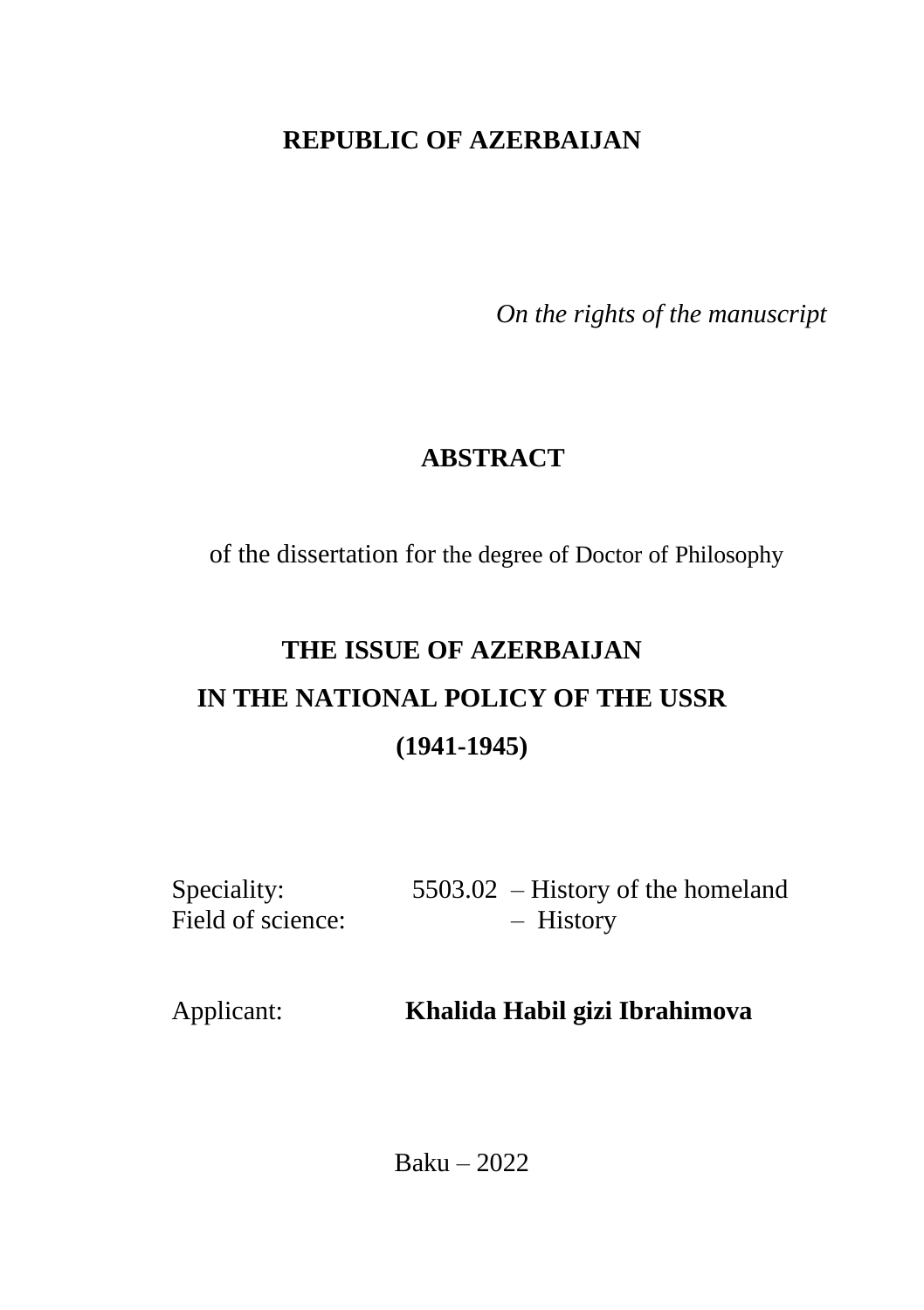The work was performed at the Department of Azerbaijan History of Azerbaijan State Pedagogical University

| Scientific Superviser: | Doctor of Historical Sciences, Professor<br>Mais Israel oglu Amrahov       |
|------------------------|----------------------------------------------------------------------------|
| Official opponents:    | Doctor of Historical Sciences, Professor<br>Tahir Shamil oglu Bakhshaliyev |
|                        | Doctor of Historical Sciences<br>Mehman Siraj oglu Suleymanov              |
|                        | Doctor of Ph. in History, Assoc. Prof.                                     |

Dissertation Council ED 2.20 of Supreme Attestation Commission under the President of the Republic of Azerbaijan operating at under the Faculty of History of Baku State University Chairman of the Doctor of Historical Sciences,

Dissertation Council ED 2.20 of Supreme Attestation Commission

Chairman of the Dissertation Council: professor

 $\sigma$  -  $\sigma$ 

Scientific Secretary of the Dissertation Council:

 $\mathcal{L}$ 

Chairman of the scientific seminar: **Facture Facture Facture Facture Facture Facture Facture Facture Facture Facture Facture** 

Doctor of Historical Sciences. Ibrahim Khudaverdi oglu Zeynalov

Doctor of Ph. in History, Assoc. professor Kamala Telman gizi Najafova

Doctor of Ph. in History,

Doctor of Historical Sciences.

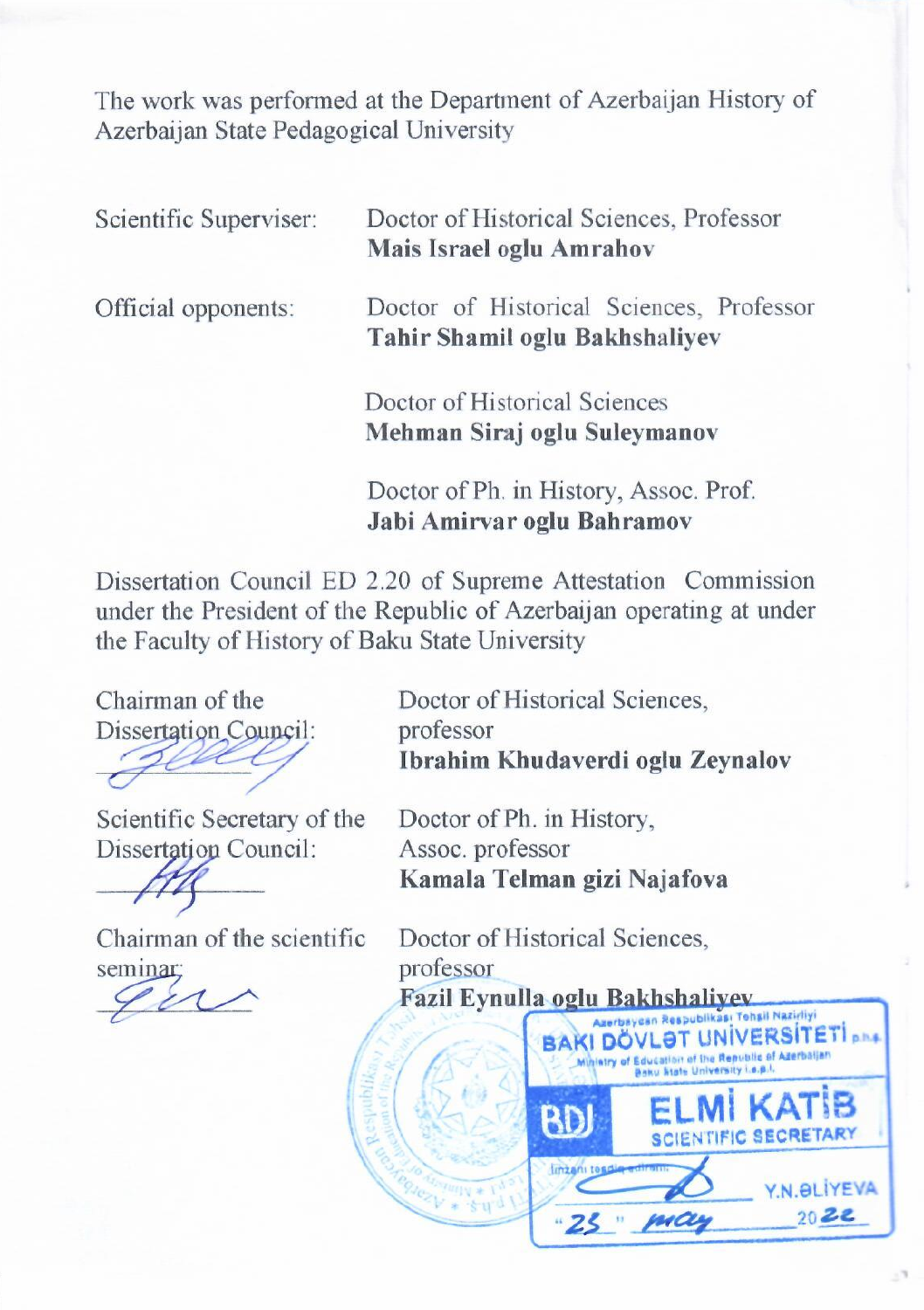#### **I.GENERAL CHARACTERISTICS OF THE DISSERTATION**

**Relevance and development of the topic.** Attitudes towards historical events have always been and will always be different. Historians are also different because they are representatives of the period, class and group they represent. From this point of view, the chosen topic is multifaceted, controversial, and devoted to the issue that historians cautiously address, ie the anti-Azerbaijani national policy of the USSR.

The courage and self-sacrifice shown by the Azerbaijani people in the rear during the war years, the military-defense work carried out by the republican and regional military commissariats, difficulties in improving the military training of the population, the establishment of national military units and formations, especially the lack of professional national military personnel, the fact that our soldiers do not know Russian, the lack of a dictionary of military terms, etc. have not been widely studied. The above-mentioned research is relevant as it is the result of the dual attitude of the Soviet state to the national republics, especially the Turkic-speaking republics, including Azerbaijan, in national policy.

One of the issues that caused the urgency of the issue was Moscow's creation of conditions for the territorial claims of the South Caucasus republics to the Azerbaijani SSR during the war, the USSR's turning a blind eye to the participation of Armenians in the ruling party and Soviet bodies in suppressing the national liberation movement in South Azerbaijan, is the failure to investigate the dual attitude of the USSR in the national policy of it.

Since the end of the 20th century, Armenia's territorial claims to Azerbaijan, the continuation of undeclared wars against Azerbaijan, The failure of the world community and international organizations to react to the legitimate demands of Azerbaijan on the genocide committed in several settlements of Azerbaijan, especially in Khojaly, with the active participation of the 366th Regiment of the former USSR Armed Forces in Khankendi, the double standard approach of the Western circles to the settlement of the conflict, and finally the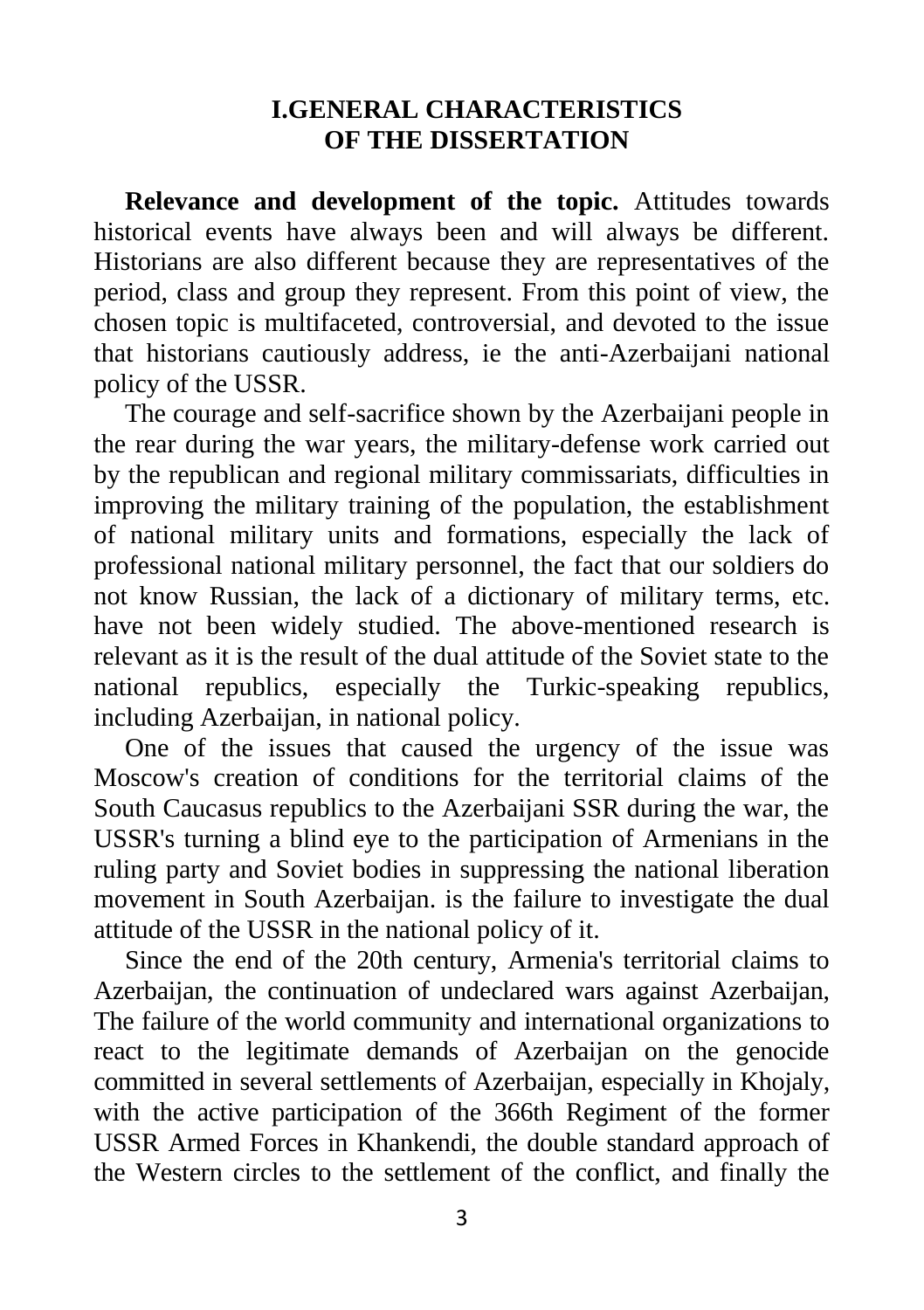launch of the Azerbaijani Army's counter-offensive in September 2020 as a result of the attack of the Armenian Armed Forces in 2015, 2016 and 2018, which did not yield results and failed to properly assess the strength of the Azerbaijani Army, Patriotic War - the end of the 44-day war with the complete victory of Azerbaijan and the compulsion of the Armenian military-political leadership to sign an act of capitulation on November 10, 2020 show that the topic under investigation has not lost its relevance. From this point of view, there is a need for the study of historical experience, research aimed at eliminating errors in Azerbaijani historiography. The war of 1941-1945 has left a deep mark on the history of the collapsed Soviet state. Thousands of works on the history of the war were written, monographs were published, dissertations were defended. Among them, generalizing works published in  $10-15$  years have a special place.<sup>1</sup> Although the abovementioned works clarify the general issues of the war of 1941-1945, the place of the allied republics in the national policy of the USSR and their participation in the war were not given enough attention.

The historiography of Azerbaijan during the war of 1941-1945 can be divided into several chronological periods. The first period covers the war years. The history of the period began to be written in the course of the war. It is true that the books and articles published during this period did not have a deep scientific content, but were written in the spirit of patriotism, friendship of peoples, and internationalism, are based on the examples of the people's historical past, to raise the fighting spirit of the people of the front and rear, "Everything for the front, everything for victory!"<sup>2</sup> was subjected to the slogan. The

<sup>&</sup>lt;sup>1</sup> Sultanov, Ch. Baku oil on the world chessboard. 1939-1945 (translated from Russian) / Ch. Sultanov. - Baku: TEAS Press Publishing House, –2016. – 564 p .; Hasanli, J. The first achievement of the Cold War: Iran Azerbaijan / J. Hasanli. – Istanbul, –Baghlam, –2005. – 580 p .; War and society 1941-1945: [in 2 books] / Ed. ed. G. N. Sevastyanov. Institute of Russian History. - Moscow: Science, - book 1. - 2004. - 480 p.; War and society 1941-1945: [in 2 books] / Ed. ed. G.N. Sevastyanov. Institute of Russian History. - Moscow: Science, - book 2. - 2004. - 411 p.; Orishev, A.B. Iranian knot. Intelligence fight. 1936-1945 /A.B. Orishev. - Moscow: Veche, - 2009. - 395 p.;

<sup>2</sup> Akhundov, A. Azerbaijanis in the battles for the native Caucasus / A.Akhundov. - Baku: Azerneshr,  $-1943. - 24$  p .; Heydarov, S. Victory of the Union of Peoples /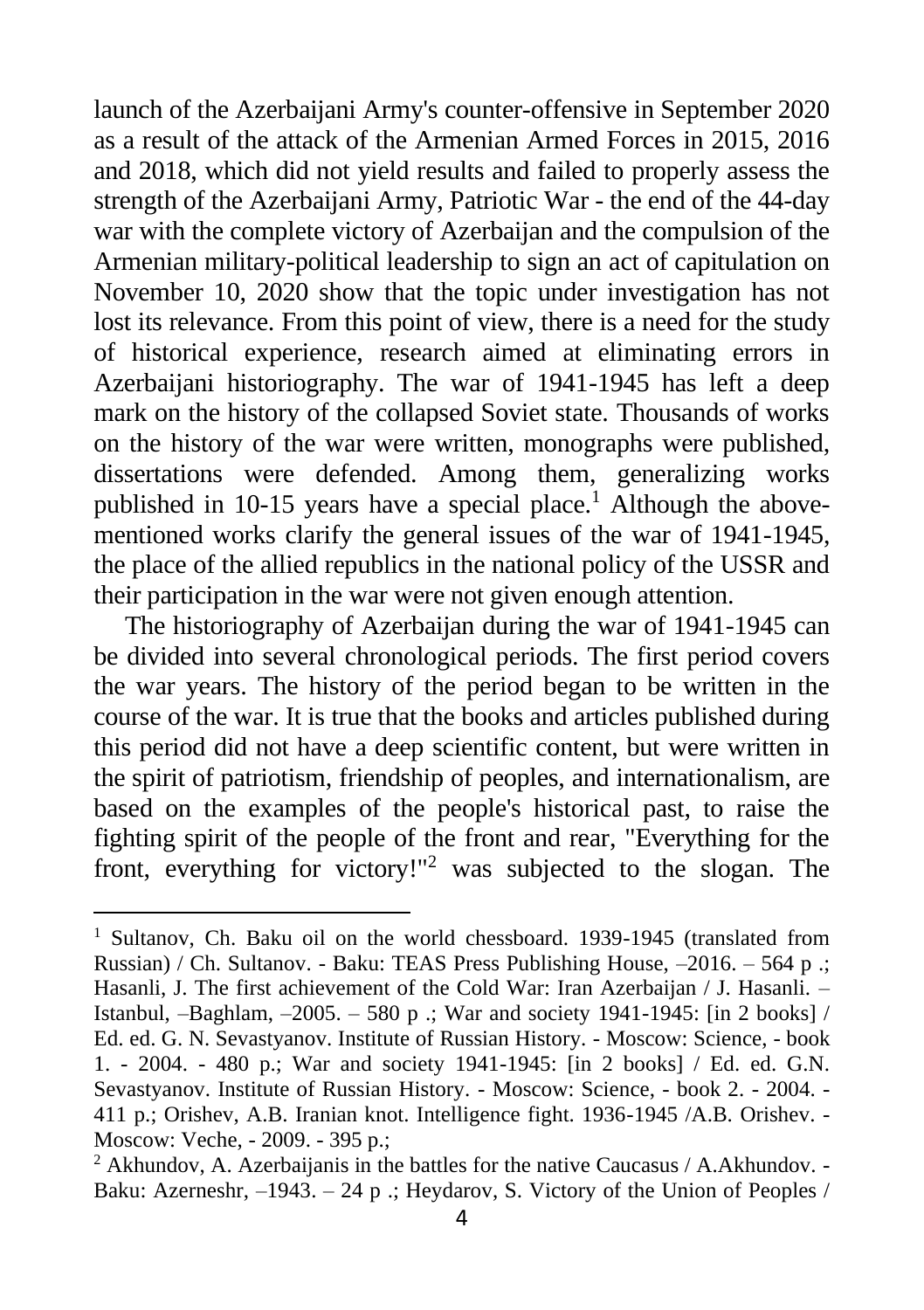second period belongs to the period after the 50s of the last century. The works published during these years are dominated by the lives of individual heroes and battle scenes.<sup>3</sup>

The researches of 70-80s of the XX century have a special place in the historiography of Azerbaijan's participation in the war of 1941- 1945. The researches of F.Bokov<sup>4</sup>, Q.Madatov<sup>5</sup>, M.Abasov<sup>6</sup>,

S. Heydarov. - Baku: Azerneshr, - 1966. - 157 p .; Hüseynov, İ. Unified state of Slavic peoples /I.Huseynov. - Baku: Publishing House of the Azerbaijan Branch of the USSR Academy of Sciences, - 1941. - 30 p .; Ibrahimov, Z. From the history of the partisan movement of the peoples of the Soviet Union // - Baku: Propagandist, - 1942. № 5, - p.58-66 .; Ibrahimov, Z. The struggle of the Azerbaijani people against the Arab invaders / Z.Ibrahimov. - Baku: Azerbaijan State University Publishing House, - 1942. - 148 p .; Ibrahimov, Z. Babek / Z. Ibrahimov. - Baku: Azerneshr, - 1944. - 56 p .; Gasimov, A. Combat work and people of one division / A.Gasimov. - Baku: Azerneshr, - 1944. - 40 p .; Gaziyev, M. The Great Patriotic War and the people of Azerbaijan / M. Gaziyev. - Baku: Azerneshr, - 1943. - 26 p  $\therefore$  Vakilov, M. Javanshir / C.M. Vakilov. - Baku: Ushaqganjnashr, 1945. - 37 p  $\therefore$ Yagubov, A.A. Azerbaijani scientists in the years of the Great Patriotic War / A.A. Yaqubov. - Baku: Publication of the Azerbaijan branch of the USSR Academy of Sciences, - 1942. - 34 p.; Kaziev, M. From the history of the struggle of the Azerbaijani people against foreign invaders /M. Kaziev. - Baku: Azerneshr, - 1942. - 35 p.; Kaziev, M. The sons of Azerbaijan in the battles for their homeland / M. Kaziev. - Baku: Azerneshr, - 1943. - 24 p.; Tokarzhevsky, E. Winged hero. Pilot Huseyn Aliyev: (Essay) / E. Tokarzhevsky. - Baku: Azerneshr, - 1942. - 24 p.; <sup>3</sup> Heroes of the Soviet Union of Azerbaijan / - Baku: Azerbaijan State Publishing House, –1963. – 245 p.; Brave sons of Azerbaijan / compiled by A.Fataliyev. Editor Y.Agayev // Collection of articles, - Baku: Ushaqganjnashr, - 1959. - 129 p.; Heroes of the Soviet Union of Azerbaijan / compiled and edited by GA Madatov // Collection of articles, - Baku: Azerneshr, - 1963. - 247 p .; The glorious sons of Azerbaijan / Responsible for the issue: S. Rahimov, S. Mammadov. Editors S.Rahimov., I.Huseynov // - Baku: Azerneshr, - 1942-1945: - I book, - 1942, - 100 p .; - Book II, - 1944, - 156 p .; - Book III, - 1945, - 160 p .; Ismayilov, İ.Z. Participation of Azerbaijanis in the Second World War / IZ Ismayilov. - Baku: Golden East Publishing House, - 2000. - 192 p .; Ismayilov, İ.Z. Azerbaijan-Iran relations in the XX century / IZ Ismayilov. - Baku: Publication of Azerbaijan DNA, - 2006. - 96 p.; 77th Simferopolskaya: A Brief History. (Compiled by Bagirov N.T., Javadov I.A., Zeynalov R.E. and others). - Baku: Azerneshr, - 1974. - 161 p.; Tyulenov, I. Battle for the Caucasus (In the book: In the battles for the Caucasus) / I. Tyulenov. - Baku, 1968. - p.9-23;

<sup>4</sup> Bokov, F.E. Immortal courage of the children of Azerbaijan / F. Bokov. - Baku: Azerneshr, - 1971. - 217 p.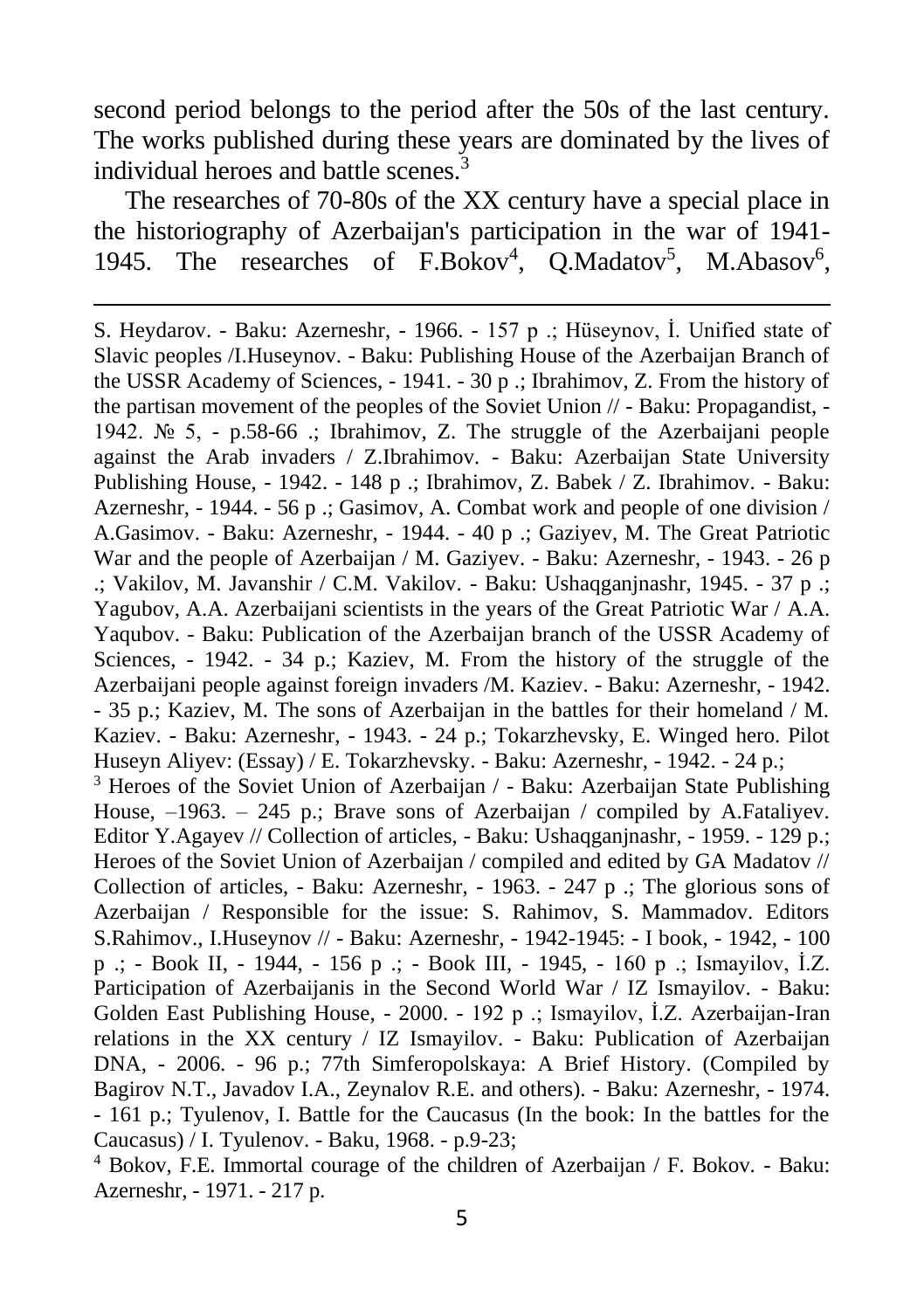A.Bagırzade<sup>7</sup> R.Zeynalov and Borodetski<sup>8</sup>.  $,$  Z.Bunyadov<sup>9</sup>, T. Novruzov<sup>10</sup>, F. Pashayev<sup>11</sup>, Q. Orujov<sup>12</sup>, etc. and others in the mentioned period play an important role in revealing the essence of the mentioned problem. holds. A number of works have been written about the heroism of the Azerbaijani national rifle divisions in the Caucasus battles.<sup>13</sup> Works and articles about  $H.Aslanov<sup>14</sup>$ .

 $5$ Madatov, Q.A. Azerbaijan during the Great Patriotic War. 1941-1945 / GA Madatov. - Baku: Publishing House of the Academy of Sciences of the Azerbaijan SSR, 1965. - 504 p .; Madatov, GA Azerbaijan in the Great Patriotic War / GA Madatov. - Baku: Elm, - 1975. - 406 p.

<sup>6</sup>Abbasov, M.H. The Communist Party of Azerbaijan in the struggle to strengthen aid to the front during the Great Patriotic War / M.H. Abbasov. - Baku: Azerneshr, - 1960. – 60 p .; again his, Hero of the Soviet Union Ami Mammadov / M.H. Abbasov. - Baku: Youth, - 1975. - 54 p .; again his, Baku in the years of the Great Patriotic War / M.Abbasov. - Baku: Azerbaijan State Publishing House, 1967. - 264 p .; again his, Baku party organization in the years of the Great Patriotic War / M. Abbasov. - Baku: Azerneshr, - 1990. - 356 p.

<sup>7</sup> Bagirzade, A. Azerbaijani intellectuals in the war years  $/$  A. Bagirzade. - Baku: Azerneshr, - 1970. - 442 p .; again his, Heroic youth / A. Bagirzade. - Baku: Youth, - 1970. - 150 p .; again his, Patriotism of youth / A. Bagirzade. - Baku: Detyunizdat, -  $1962. - 140.$ 

<sup>8</sup> Zeynalov, R.A. From the foothills of the Caucasus mountains to Berlin: a militaryhistorical essay / R.A. Zeynalov, L.S. Bopodetski. - Baku: Azerneshr, - 1965. - 205 <sup>9</sup> Bunyadov, Z. Red terror / Z.Bunyadov. - Baku: Azerneshr, - 1993. - 331 p.

<sup>10</sup>Novruzov, T.A. Labor exploits of the collective farm peasantry of Azerbaijan during the Great Patriotic War (1941-1945) / T.A. Novruzov. - Baku: Publishing House of the Academy of Sciences of Azerbaijan SSR, - 1963. - 102

<sup>11</sup>Pashayev, F. Azerbaijani divisions on the fronts of the Great Patriotic War / F. Pashayev. - Baku: Elm, - 1975. – p.28.

 $12$  Orujov, G. Azerbaijan in the Caucasus battles / G. Orujov. - Baku: Azerneshr, 1980. -160 p.

<sup>13</sup> Bokov, F.E. Immortal courage of the children of Azerbaijan  $/F$ . Bokov. - Baku: Azerneshr, - 1971. - 217 p .; Mammadov Ramin. Azerbaijanis fought for their homeland / R. Mammadov. - Baku: Shirvanneshr, - 2005. - 160 p.; 77th Simferopol: A Brief History. (Compiled by Bagirov N.T., Javadov I.A., Zeynalov R.E. and others). - Baku: Azerneshr, - 1974. – 161.

<sup>14</sup> Golden Stars of Azerbaijan: (book-album) / compilers: GA Madatov, MH Abbasov, RE Zeynalov [et al.] / - Baku: Light, - 1975. - 318 p .; Heroes of the Soviet Union of Azerbaijan / - Baku: Azerbaijan State Publishing House, - 1963. - 245 p .; Brave sons of Azerbaijan / ed. by A.Fataliyev. Red. Y.Agayev // Collection of articles, - Baku: Ushaqganjnashr, - 1959. - 129 p.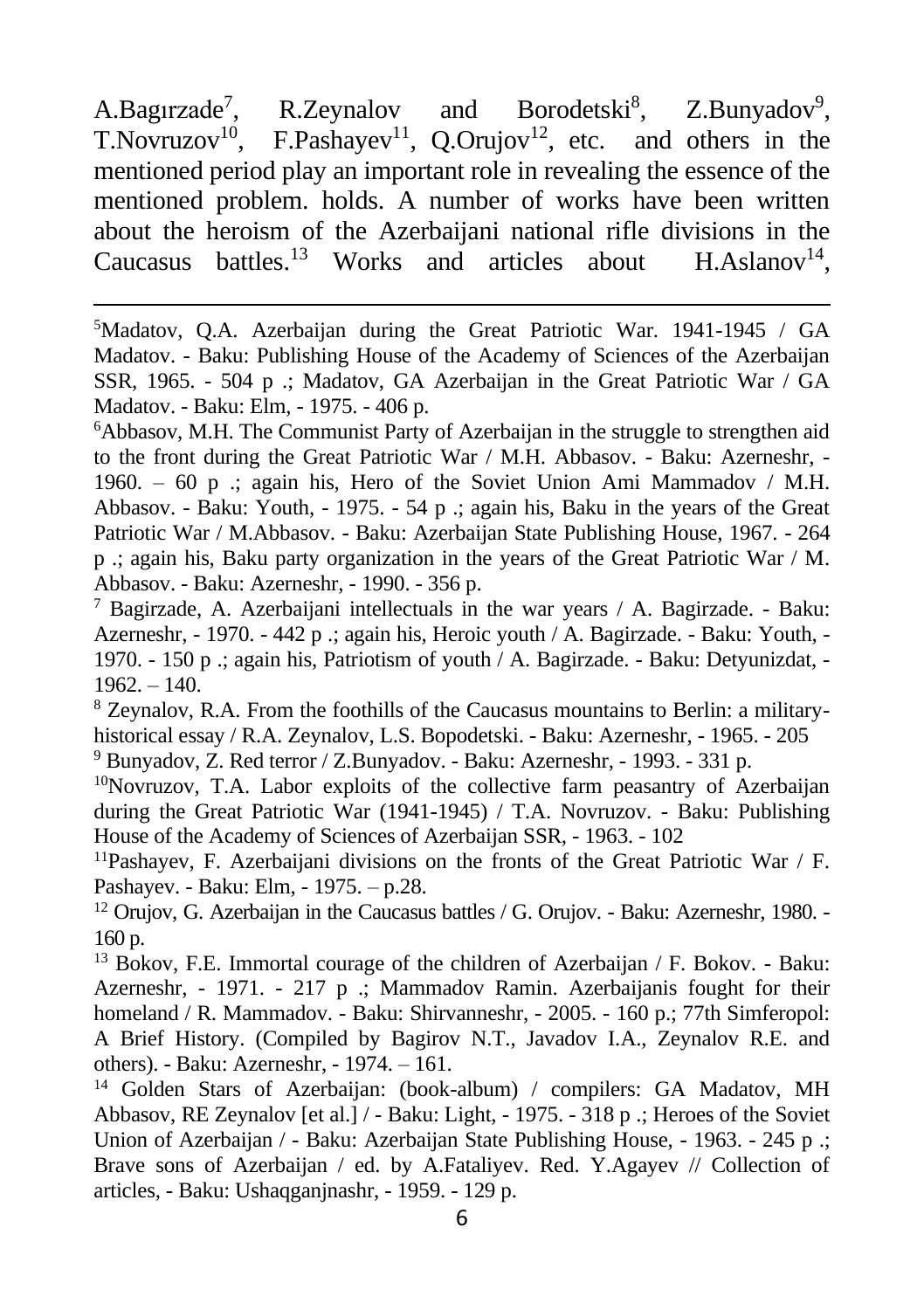$\text{I.Mammadov}^{15}$ , Q.Mammadov<sup>16</sup>, A.Quliyev<sup>17</sup>, M.Bagırov<sup>18</sup>, M.Maharramov<sup>19</sup>, M.Quliyev<sup>20</sup>, B.Abbasov<sup>21</sup>, A.Jafarov<sup>22</sup>, A.Verdiyev<sup>23</sup>, N.Rafiyev<sup>24</sup>, I.Suleymanov<sup>25</sup>, Kh.Mustafayev<sup>26</sup>, military doctor I.Sultanov<sup>27</sup> and others who showed heroism in the war were published and researches were conducted.

Corresponding member of the Academy of Sciences of the Azerbaijan SSR, Prof. GA Madatov's monograph "Azerbaijan in the Great Patriotic War of 1941-1945" comprehensively interprets the unparalleled role of Azerbaijani workers in the struggle against Nazi Germany. Although the author's monograph adequately covers the activities of our people in the rear, the achievements were noted as a victory of the Russian people.

The author's facts about the mobilization of Baku oil workers to the front, the weakening of the material and technical base of the oil industry, the dedication of Baku workers to overcome the difficulties in the field of oil production are noteworthy in MH Abbasov's five-

<sup>&</sup>lt;sup>15</sup> Heroes of the Soviet Union of Azerbaijan / - Baku: Azerbaijan State Publishing House, - 1963. - 245 p., P.16-20;

<sup>16</sup> Again there, pp.138-141;

<sup>&</sup>lt;sup>17</sup> Heroes of the Soviet Union of Azerbaijan / - Baku: Azerbaijan State Publishing House, - 1963. - 245 p., P.76-78;

<sup>18</sup> Amirov, H.T. Museyib Bagirov / HT Amirov. - Baku: Azerneshr, - 1985. - 32 p.

<sup>19</sup> Qafarov, T.B. Mammad Maharramov / TB Gaffarov. - Baku: Azerneshr, - 1985. - 16 p.

<sup>&</sup>lt;sup>20</sup> Rafiyev, C.P. Mehdi Quliyev / C.P. Rafiyev. - Baku: Azerneshr, - 1985. - 21 p.

<sup>21</sup>Tokarjevski, Y. Sniper Baloglan Abbasov / Glorious sons of Azerbaijan. /Y.Tokarjevski. - Baku: Azerneshr, 1944. - Book II, pp.13-16.

<sup>&</sup>lt;sup>22</sup> Yusif, Azimzade. He is our pride // Communist. - 1944, August 8, - p.2

<sup>&</sup>lt;sup>23</sup>Asim, O. Avaz Verdiyev // Communist. - 1944, November 22, - p.1.

<sup>&</sup>lt;sup>24</sup> Asim, G. Hero of the Union Najafgulu Rajabali oglu Rafiyev // Communist. -1944, November 18, - p.1.

 $^{25}$ Gaziyev, M. Hero of the Soviet Union, junior lieutenant Idris Suleymanov / Glorious sons of Azerbaijan: [3 books] / M. Gaziyev. - Baku: Azerneshr, - Book II. - 1944. - p.10-16.

 $26$  Michael, Rafili. Hero of the Soviet Union Khidir Mustafayev // Communist. -1944, January 2, - p.3.

 $^{27}$ Gaziyev, M. Military doctor Ibrahim Sultanov / Glorious sons of Azerbaijan: [3] books] / M.Gaziyev. - Baku: Azerneshr, - Book II. - 1944. - p.89-100.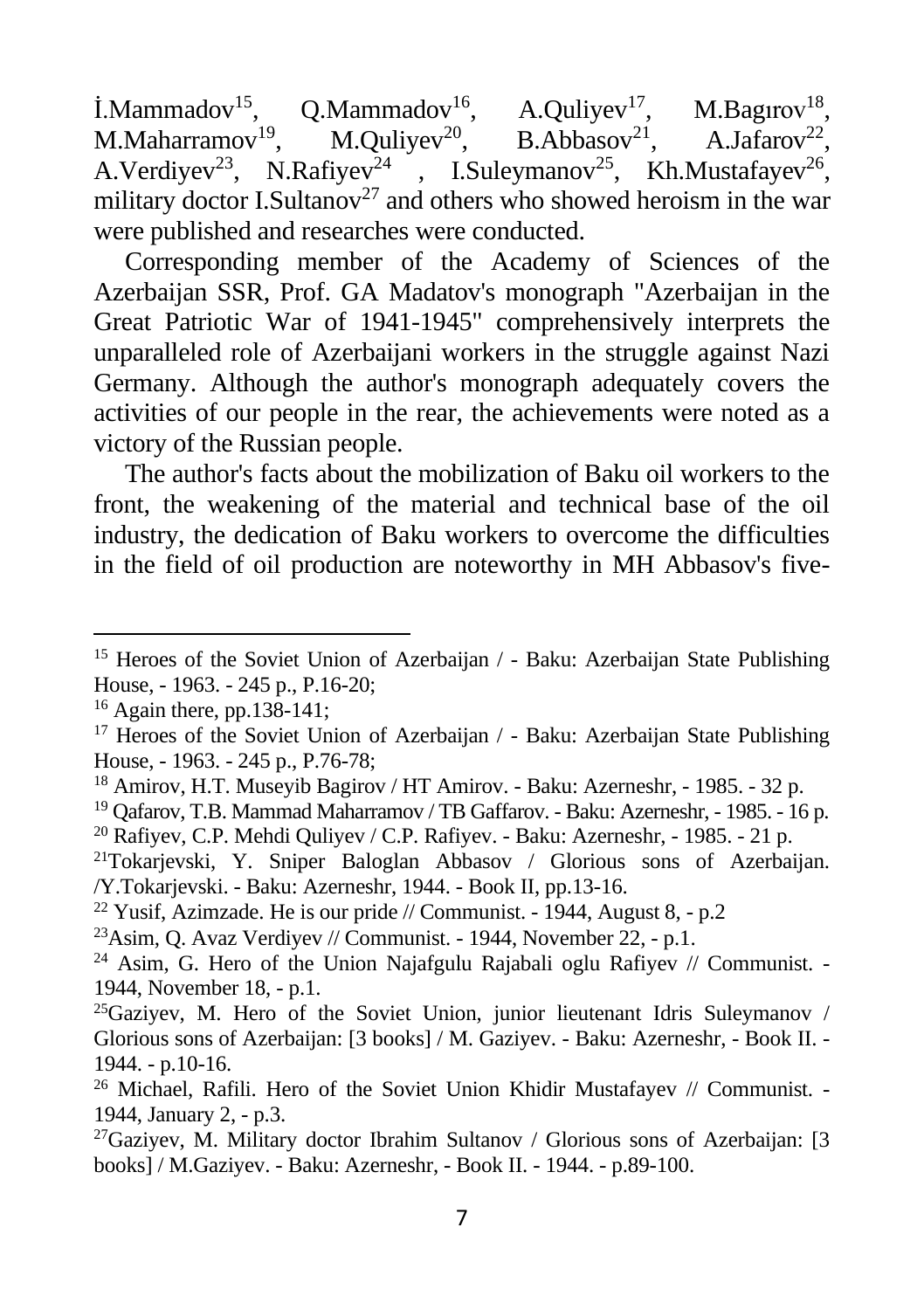part work "Baku in the Great Patriotic War" (in Russian). However, even in this work, the Soviet ideology prevails.

In 1970, A. Bagirzadeh's book "Azerbaijani intellectuals in the war years" was published. The book opens with facts about the activities of intellectuals working in the technical years, especially in the technical field. Although the author wrote his work on the basis of rich archival materials, the work was labeled "helping to win". In the monograph of TA Novruzov "Labor bravery of the Azerbaijani collective farmer during the Great Patriotic War" the victory of the republic's rural workers was connected with the name of the party. VA Belyayeva's book "Labor Courage of Azerbaijani Workers during the Great Patriotic War"<sup>28</sup> did not properly analyze the facts, especially the causes and consequences of anti-Soviet sentiment among oil industry workers.

Researcher journalist Shamistan Nazirli's book "Azerbaijani Generals<sup>"29</sup> contains valuable materials about our repressed military leaders.

M.Amrahov's monographs "Azerbaijani culture in the years of the Second World War" and "The Second World War 1939-1945"<sup>30</sup> were used in the research process. The monograph covers Azerbaijan's participation in the war, its share in the victory on the basis of archival materials, periodicals, statistical collections and literature.

Many works on the labor heroism of the Azerbaijani working class during the war have been published.  $31$  In the course of the research,

<sup>28</sup> Belyaeva, V.A. Labor heroism of Azerbaijan workers during the Great Patriotic War (1941-1945) / V.A. Belyaeva. - Baku: Azneftizdat, -1957. – 186 s.

<sup>29</sup> Nazirli, Sh. Azerbaijani generals / Sh. Nazirli. - Baku: Gənclik, - 1991. - 208 p 30 Amrahov, M.I. Azerbaijani culture in the years of the Second World War / M.I. Amrahov. - Baku: Elm, - 2004. - 336 p.; Amrahov, M.I. World War II 1939-1945 /

M.I. Amrahov. - Baku: Mütərcim, 2010. - 552 p.

<sup>31</sup> National economy of the Azerbaijan SSR in the years of the Great Patriotic War / - Baku: Elm, –1985. - 188 s .; Heydarov, S. The Communist Party of the Soviet Union was the inspiration and organizer of our victory during the Great Patriotic War // - Baku: Azerbaijan School, -1957. №7, - p.62-72 .; Heydarov, S. The Communist Party of the Soviet Union is the inspiration and organizer of the historical victory of the Soviet people in the Great Patriotic War  $//$  - Baku: Propagandist, - 1955. №5, p.23-29; Heydarov, S. Victory of the unity of peoples / S. Heydarov. - Baku: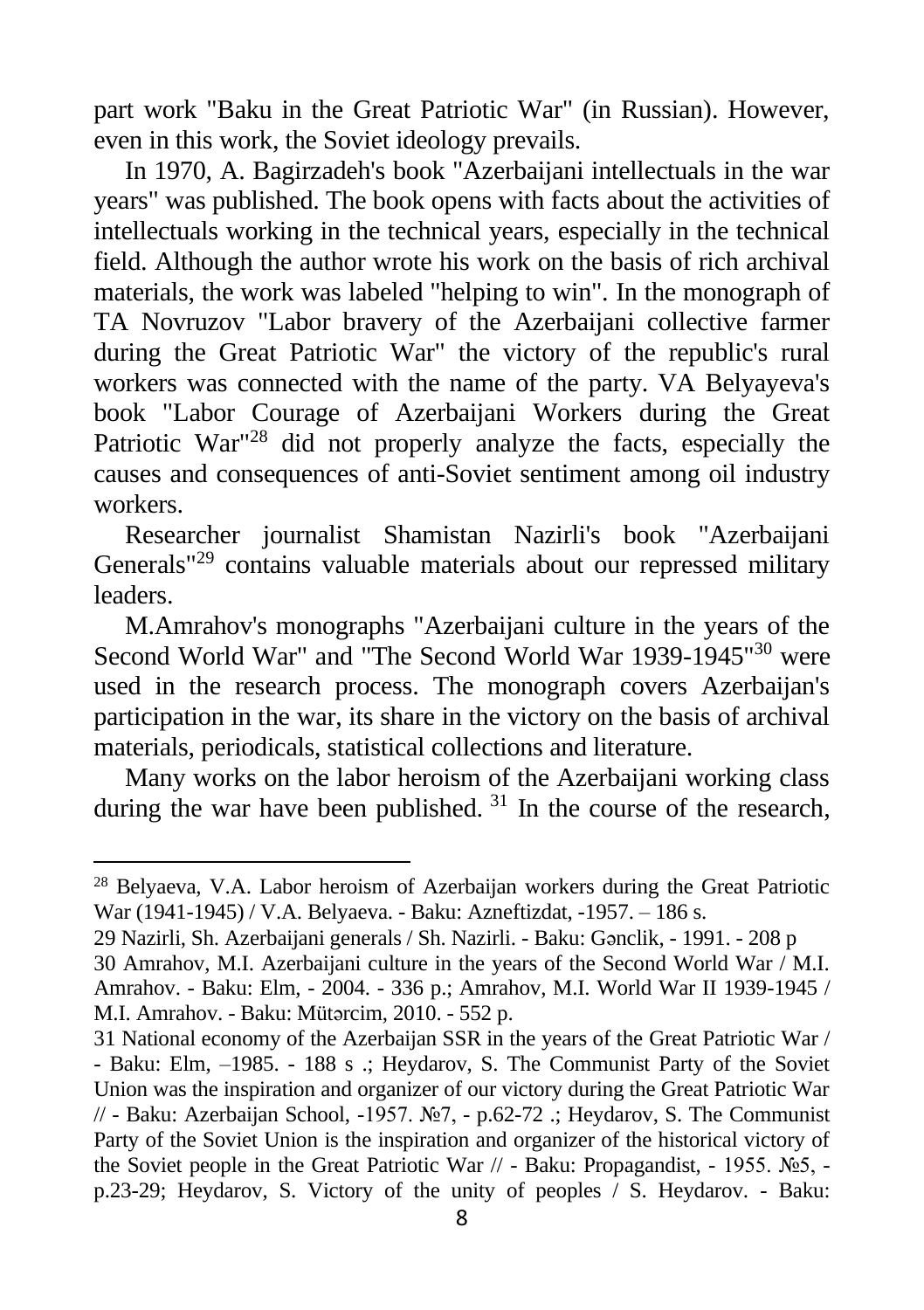written works and defended dissertations on different fields of culture were applied.<sup>32</sup>

Examining the history of Azerbaijan's participation in the war in the 50s and 80s of the twentieth century, it can be concluded that in the most difficult years of the war, people in the rear were high enough to build the national economy in accordance with the requirements of the war. showed selflessness, the intellectuals worked purposefully to ensure the victory over fascism with their labor.

The research, which has been published since the 1990s, marks a new stage in the history of war. One of the main advantages of the works published during this period was the special attention paid to the explanation of the issues that were banned from publication during the Soviet period. One of them is Talib Musayev's book<sup>33</sup>. Talib Musayev is the only Azerbaijani who worked in Western Azerbaijan, in different regions of Armenia for 12 years as a secretary of the district party committee, 8 years as chairman of the district executive committee, 10 years as deputy chairman of the Supreme Soviet of the Armenian SSR. He exposed the allegations of "false genocide", the

Azerneshr, - 1966. - 157 p .; Madatov, G.A. Azerbaijan in the Great Patriotic War / G.A.Madatov. - Baku: Elm, - 1975. - 406 p.; Novruzov, T.A. Labor exploits of the collective farm peasantry of Azerbaijan during the Great Patriotic War (1941-1945) / T.A. Novruzov. - Baku: Publishing House of the Academy of Sciences of Azerbaijan SSR, - 1963. - 102 p.; Sokolov, A.K. Soviet oil industry. 1921-1945: / A.K. Sokolov. - Moscow: Publishing Center of the Institute of Russian History of the Russian Academy of Sciences, - 2013. - 281 p.

 $32$  Bolshakov, I.G. Soviet cinema art during the Great Patriotic War (1941-1945) / I.G. Bolshakov. - Moscow: Goskinoizdat, -1950. - 216 p.; Valieva D. Soviet-Iranian cultural relations (1921-1960) / D. Valieva. - Tashkent: Science, - 1965. - 170 p.; History of Soviet multinational literature 1941-1953: [in 6 volumes / edited by V.M. Piskunov. - Moscow: Science, - v.3. - 1970. - 631 p.; History of Russian Soviet Music 1941-1945: [in 3 volumes] / - Moscow: Muzgiz, - v.3. - 1959. - 980 p.; History of Russian art. (additional): [in 13 volumes] / - Moscow: Nauka, - 1964, v.13. - 405 p.; Komkov, G.D., Kumanev V.A. Soviet culture during the Great Patriotic War / G.D. Komkov, V.A. Kumanev. - Moscow: Nauka, - 1965. - 45 p.; Komkov, G.D. Ideological and political work of the CPSU in 1941-1945. / G.D. Komkov. - Moscow: Nauka, - 1966. - 439 p.

<sup>&</sup>lt;sup>33</sup> Musayev, T. Armenians and our tragedies. (Tragedies inflicted on our people by Armenians in the XX century) / T.Musayev. - Baku: Nurlar-Polygraphy Center, - 2008. - 320 p.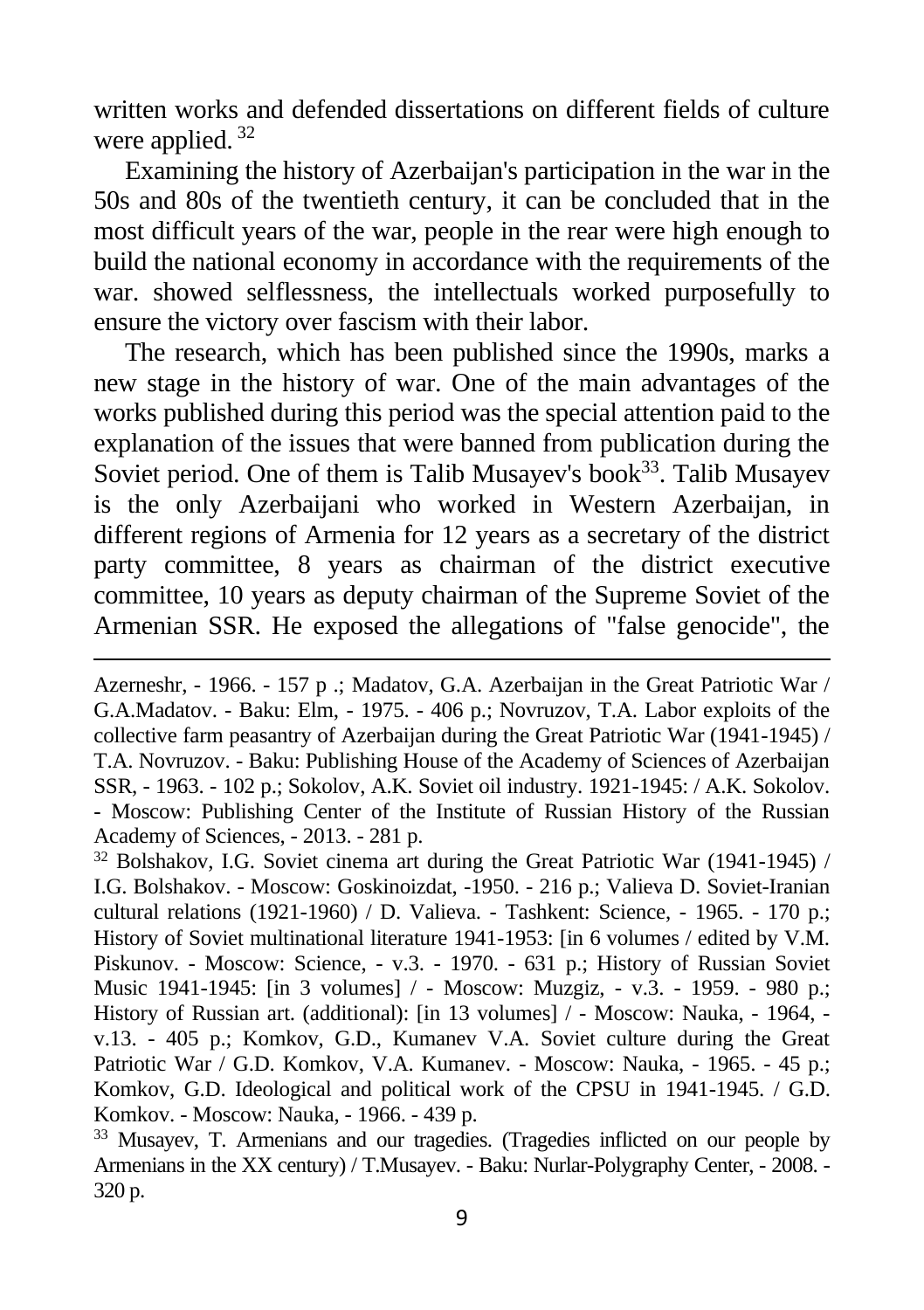Armenians' gaze on Azerbaijani lands, the measures taken by Moscow to plunder the land, to tarnish personnel, and exposed the activities of Armenians in the annexation of Nagorno-Karabakh and Nakhchivan to Armenia. Maxim Musayev's books were referred to the problem under investigation.<sup>34</sup>

Among the books rich in materials on the history of the war, the works of Chapay Sultanov stand out. Ch.Sultanov's books formed a new look at the history of the war and the position of the warring states. 35

One of the literature involved in the study is Teyyub Gurban's book. <sup>36</sup> The book describes Mir Jafar Bagirov's multifaceted political activity on the basis of archival documents, exposes the insidious policy of Dashnak-Russian officials against Azerbaijan. In addition to the advantages of the book, there are also disadvantages. First of all, the journalistic style prevails in the materials. The source of the archival documents used in the process of explaining individual issues is not indicated. The book was written to justify Mir Jafar Bagirova. Another book compiled by Teyyub Gurban contains some of the materials stored in the Archive of Political Documents of the Office of the President of the Republic of Azerbaijan (hereinafter ARPIISSA).<sup>37</sup> The documents here were used in the research process. However, although the archive documents are presented in chronological order in the book, it is difficult to use them because they do not indicate the stock number, storage units, list, work numbers, number of pages.

<sup>34</sup> Musayev, M. Azerbaijani deputies in the USSR parliament (1938-1991) / - M. Musayev. - Baku: Ağrıdağ, - 2000. – 175 p .; Musayev, M. Parliament and peasants in 100 years (1905-2005) / M.Musayev. - Baku: Nurlar, - 2008. - 272 p.

<sup>35</sup> Sultanov, Ch. Would the USSR and Europe stand against fascism in the event of the loss of Baku oil? / Ch. Sultanov. - Baku: Nafta-Press, - 2005. - 370 p.; Chapai, Sultanov. Historical investigations / Ch.Sultanov. - Baku: Mutarjim, - 2016. - 632 p.

<sup>36</sup> Teyyub, G. A strong personality from his enemies / G. Teyyub. - Baku: Shirvanneshr, 2006. - 600 p.

 $37$  In the name of Bagirov, signed by Bagirov (Collection of archival documents) / Compiled by Teyub Gurban. Editor A. Balaev / - Baku: OL project, - 2016. - 392 p.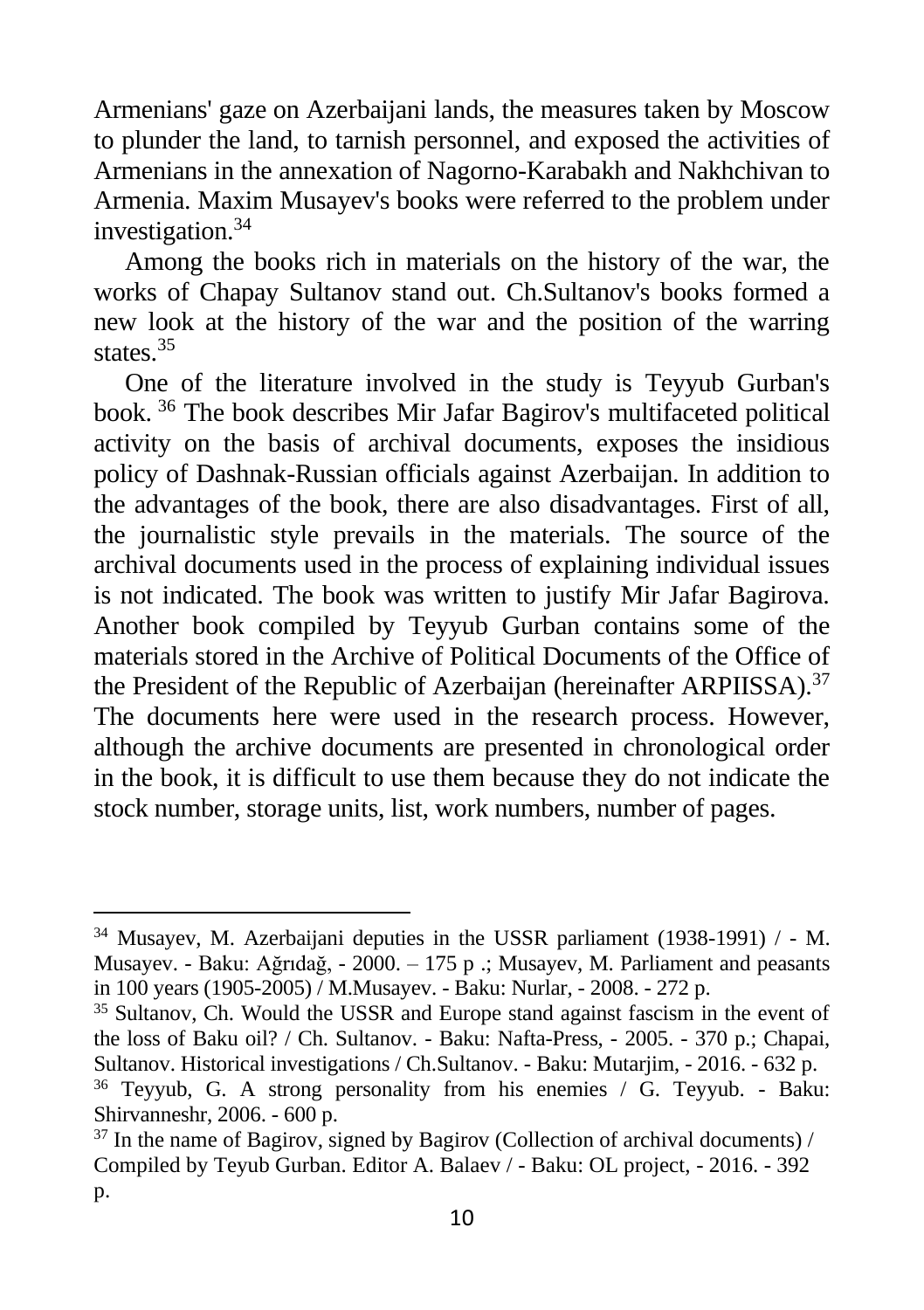In 2013, Adigozal Mammadov's fact-rich books were published. <sup>38</sup>The book "MC Bagirov - Top Secret Documents" discusses the socio-political situation in the republic, his policy, relations with Stalin and Beria when MC Bagirov was the head of the Azerbaijani political department and the first secretary of the Central Committee of the Communist Party of Azerbaijan.

Jamil Hasanli's monographs on Turkish-Iranian and Russian relations during the Second World War touched upon the political side of the issue.<sup>39</sup> The author's monograph, published in 2015, helps to shed light on a number of important points. <sup>40</sup> The book covers the place and role of Azerbaijan in international politics during the Second World War, the diplomatic struggle around Azerbaijan in 1939-1945, the role of Baku oil in world politics, the participation of Soviet Azerbaijan in the USSR's policy in Iran and the republic's regional policy, the South Azerbaijan issue in interstate relations. The issue has been widely investigated. The valuable feature of the book is that the author was able to create an interesting picture of the history of Azerbaijan in international politics in 1939-1945, bringing into circulation the unique archival materials of Azerbaijan, Russia, Georgia, Turkey, USA, France, Great Britain and other countries.

The book "Baku oil is the key to victory: a glorious past and a bright future 1941-1945" based on facts and figures on the work of

<sup>38</sup> Mammadov, A. The failed coup / A.Mammadov. - Baku: El-AL Lırnçe, - 2003.– 271 p .; Mammadov, A. M.C. Bagirov. Forgotten pages / A.Mammadov. - Baku: MBM, - 2010. - 275 p .; Mammadov, A. M. Bagirov - Completely confidential documents / A. Mammadov. - Baku: Zardabi LTD LLC, - 2013. - 320 p.

<sup>39</sup> Hasanli, J. South Azerbaijan: between Tehran-Baku-Moscow (1939-1945) / Jamil Hasanli. – Baku: Diplomat, 1998.-324 p .; Hasanli, Jamil. Soviet-American and British confrontation in South Azerbaijan 1941-1946 / J. Hasanli. - Baku: Azerbaijan, - 2001.-576 p .; Hasanli, J. USSR-Turkey: Cold War Test Field / J. Hasanli.-Baku: Adiloglu, -2005.-544p .; Gasanli, J.USSR-Iran: Azerbaijan Crisis and the Beginning of the Cold War (1941-1946) / J. Gasanly. - Moscow: Heroes of the Fatherland, - 2006. - 560 p.; Hasanly, J. Soviet Policy in Iranian Azerbaijan, 1941-1946. The first crisis of the Cold War // - Moscow: Verticals of History, - 2003, No. 5. - p.153-156; <sup>40</sup>Hasanli, J. Azerbaijan in military, political and diplomatic relations during the Second World War (1939-1945) / J. Hasanli. - Baku: Yazıçı, - 2015. - 540 p.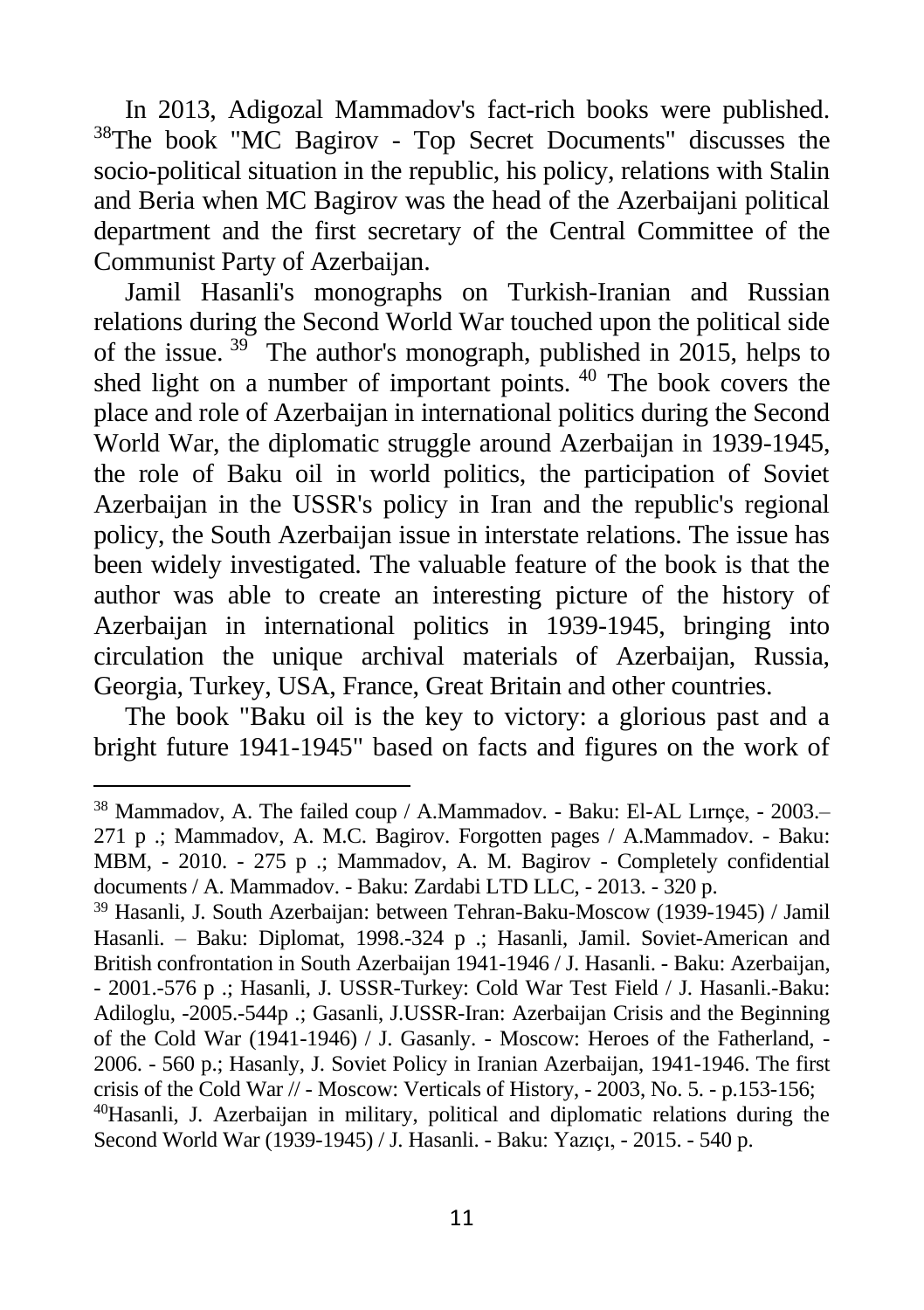Azerbaijani oil workers, petrochemical and mechanical engineering workers, railway workers, navy and medical workers is dedicated to a very important part of the problem under study - the activities of the Azerbaijani rear.<sup>41</sup>

One of the researchers of the history of Azerbaijan in the 20s and 50s is Doctor of Historical Sciences, Professor Ibrahim Zeynalov. The author's monograph "Totalitarian Soviet Society: Lessons of History-Azerbaijan SSR in the 20-50s of the XX century<sup>142</sup>, published in 2018, contains a number of documents on the participation of the Azerbaijan SSR in the Second World War. The monograph clarifies the issues of Stalin and Stalinism in the 20s and 50s of the XX century, the life and activity of LP Beria and MJ Bagirov, MJ Bagirov's resolute position on South Azerbaijan and the settlement of the Nagorno-Karabakh conflict during the Second World War, Stalin-Bagirov's repression.

Bayimkhanim Mirzayeva, Nizami Alizade, Seyfaddin Abdullayev, V.C.Ismayilov, A.Piriyeva, K.Sh.Amiraslanov, G.Huseyn and others defended their dissertations in connection with the problem investigated during the years of independence.<sup>43</sup> However, the

 $41$  Baku oil is the key to victory: glorious past, bright future: 1941-1945 / project manager Z.Samadzade; worked on the project Z.Samadzade [et al.]. - Baku: Neoprint, 2015.-451 p.

<sup>42</sup> Ibrahim Zeynalov. Totalitarian Soviet Society: Lessons of History-Azerbaijan SSR in the 20-50s of the XX century / Zeynalov Ibrahim. - Baku: "Laman publishing polygraphy" LLC, 2018, 720 p.

<sup>&</sup>lt;sup>43</sup> Mirzayeva, B.M. Historiography of the history of Azerbaijan's participation in the Great Patriotic War: / Doctor of Philosophy dissertation on history / - Baku, 1995. - 148 p .; Alizade, N.A. Azerbaijan railway transport during the Great Patriotic War (1941-1945): / Doctor of Philosophy dissertation on history / - Baku: 1997. - 134 p .; Abdullayev, S.Q. Military-defense and military organization work in Azerbaijan in the war of 1941-1945: / Doctor of Philosophy dissertation on history / - Baku: - 2000. -181 p .; Ismayilov, V.C. The role of great powers in the defeat of nationaldemocratic movements in South Azerbaijan (first half of the XX century): / Doctor of Philosophy dissertation on history) /. –Baku, 2006. - 156 p .; Amiraslanov, K.Sh. Modern migration of the population in the Azerbaijan SSR and its impact on the formation of labor resources: / Abstract of the thesis. Ph.D. dissertations in history  $/$  – Baku, 1975.–21 p.; Piriyeva, A. The struggle of the Azerbaijani people for the unity of the front and the rear during the Great Patriotic War: dissertation for the degree of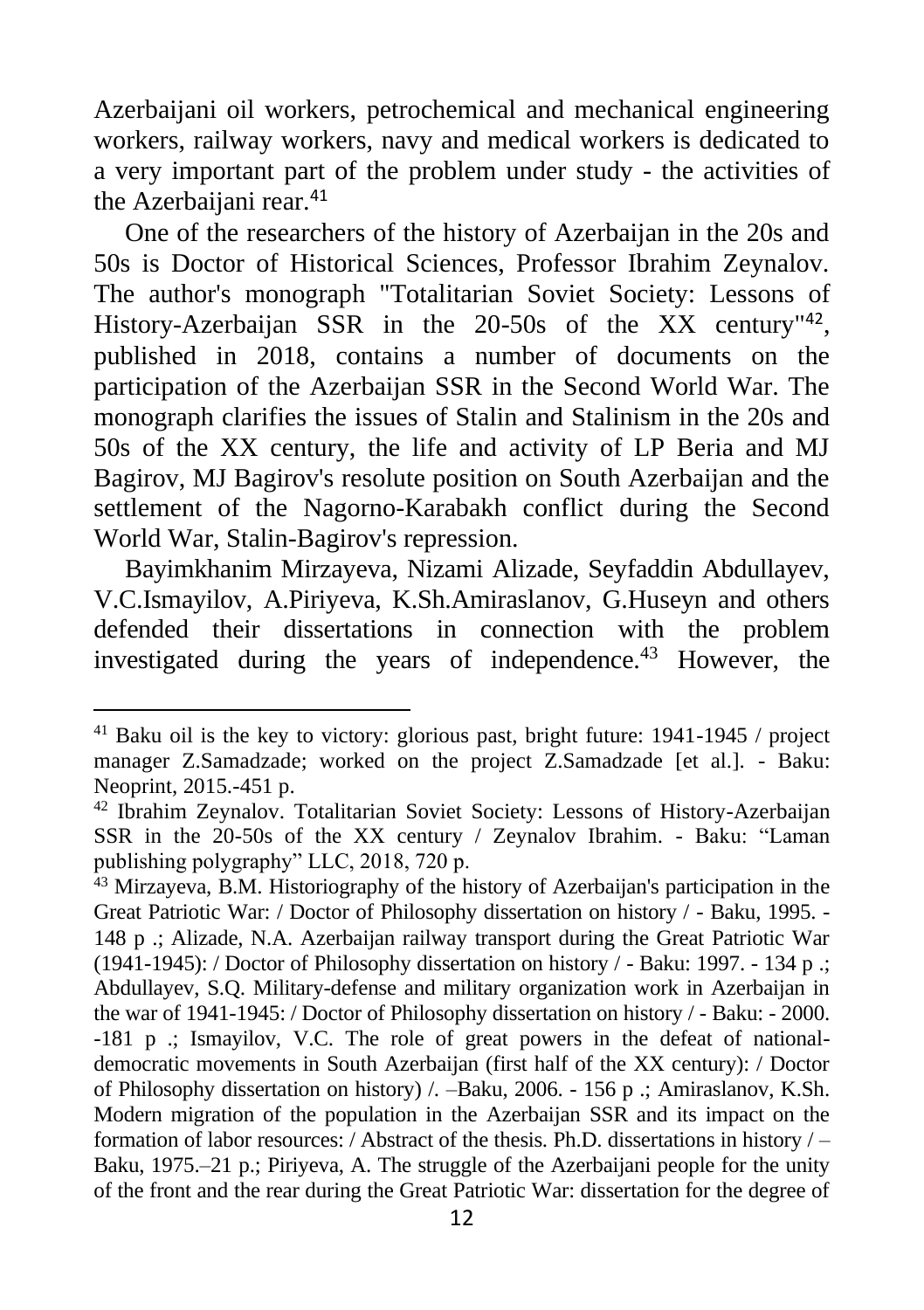mentioned dissertations almost did not touch upon the dual attitude towards Azerbaijan in the national policy of the USSR.

The role of Aziz Aliyev in establishing and strengthening relations with South Azerbaijan during the war years is undeniable, and books written about the period touch on his mission in South Azerbaijan and the activities of the First Secretary of the Dagestan Regional Committee of the All-Union Communist Bolshevik Party. 44 Unfortunately, these books do not include documents describing Aliyev's socio-political meetings. From this point of view, AG Hajiyev's book can be considered a step forward in filling this gap. The book contains a biography of Aliyev, and the measures taken in Dagestan in terms of the decision of the State Committee for National Security are based on archival documents and press materials.

One of the problems studied in the dissertation is the attitude of the leadership of the USSR to the 21 Azer movement, which is a clear example of the anti-Azerbaijani national policy. An analysis of the literature on the issue suggests that the truth about the nationaldemocratic movement and the demand for autonomy in South Azerbaijan in 1941-1946 began to be acknowledged in works, interviews and memoirs published after the overthrow of the Shah's

candidate of historical sciences: 07.02.00 / Afag Piriyeva; Azerbaijan named after N.Tusi. State Pedagogical Inst. - Baku, 1991. - 151 p .; Huseyn, G. Baku seaport during the war of 1941-1945: dissertation for the degree of Doctor of Philosophy in History: 5503.02 / Gunay Huseyn; ANAS, Institute of History named after AA Bakikhanov. –Baku, 2017.-165 p.

<sup>44</sup> The eldest son of Azerbaijan and Dagestan (Materials of the solemn anniversary party dedicated to the 100th anniversary of the prominent statesman and scientist Aziz Aliyev / Chairman of the Commission Elchin Efendiyev - Deputy Prime Minister of the Republic of Azerbaijan) // - Baku: Goyturk, -1998. -250 s .; Aliyev, Aziz. Moments of a great life // A.Aliyev. - Baku: Nurlan, –2008. –167 s .; Talibli, T. Aziz Aliyev - period, life, personality / T. Talibli. - Baku: Göytürk, 1997. - 285 p .; Vakilov, C.M. The Republic of Azerbaijan and Iran: 40s / JM Vakilov. – Baku: Ganjlik Publishing House,  $-1991 - 135$  p .; Memories of Aziz Aliyev (Collection)  $/-$ Baku: Yazychy,–1983.–139 p.; Gadzhiev, Adil-Gerey. Aziz Mamed Kerimovich Aliyev, First Secretary of the Dagestan Regional Committee of the All-Union Communist Party of Bolsheviks during the Great Patriotic War and post-war development (social and political views). Textbook for students of the International Academy of the East / A.G. Hajiyev. - Makhachkala: New day, - 2001. - 104 p.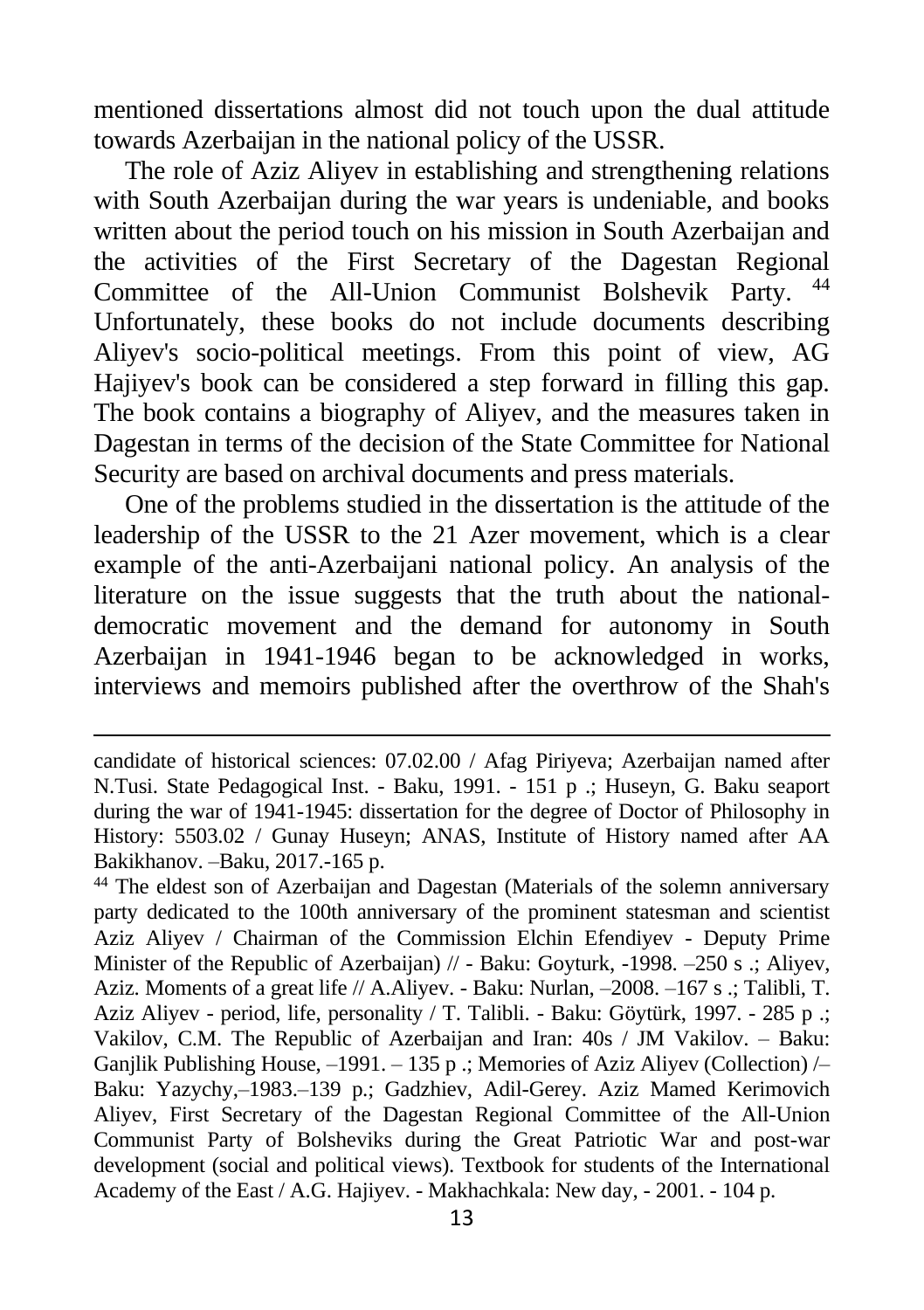regime in South Azerbaijan. The tragedies that befell the people of the South who wanted freedom were conveyed to the people with great heartache. M.Cheshmazar's work in this field was great.<sup>45</sup>

Research shows that the betrayal and interference of the Soviets in the movement in South Azerbaijan, the attitude of the Stalin-Mikoyan-Beria group to the establishment of an autonomous state in the south, the jealousy of the People's Party of Iran (Tudeh) and in many cases counter-attacks, the essence of the Gavamulsaltana's deal with the Soviets, the role of the oil factor in the collapse of the National Government, the intentions of the Soviet expansion against Iran, the provocative operations prepared before the attack of the Shah's troops on Azerbaijan, the reasons for the defeat of the National Government, its tactical mistakes and the lessons learned from it were studied unilaterally before the collapse of the USSR and explained in terms of the requirements of Soviet ideology. The national-democratic movement in southern Azerbaijan was marked as separatist. Several books, brochures, notebooks on S.C. Peshawari, the National Government of Azerbaijan and its activities were published during the emigration of the Azerbaijan Democratic Party<sup>46</sup>. Selected works of S.C. Peshawari<sup>47</sup> contain interesting materials on the attitude of the Soviets to the 21 Azer movement and the National Government of Azerbaijan, double standards against Azerbaijan in the national policy of the USSR.

Turkish historians have also dedicated works to the problem under study. Kamuran Guru's book, as well as the Turkish Grand National

<sup>45</sup> Cheshmazar, M.M. Establishment and activity of the Azerbaijan Democratic Republic / M.Cheshmazar. - Baku: Elm, - 1986. - 160 p.

<sup>46</sup> Ahmadov, V. M.C. Peshawari: life, environment and creativity /V.Ahmadov. - Baku: Göytürk, - 1998. - 195 p .; South Azerbaijan / Sh.Taghiyeva, S.Bayramzade // - Baku: Orkhan, –2000. – 516 p .; Tagiyeva, Sh. South Azerbaijan (Information book) / Sh.Taghiyeva, A.Rahimli, S.Bayramzade. - Baku: - Orxan, - 2000. - 516 p.

<sup>&</sup>lt;sup>47</sup> Peshawari, M.C. Selected works / Collectors, compilers and translators: A.Aminzade, T.Musavi and H.Jiddi. Red-ru Amirali Lahrudi. - Baku: Azerneshr, 1984. - 430 p .; Peshawari, S.C. History of the democratic movement in Iran and Azerbaijan. - Baku: 1947. - c.I-II .; Peshawari, S.C. Memories (1941-1945) / S.C.Peshawari. - Baku: Publication of the Azerbaijan Democratic Party, - 2005. - 394 p.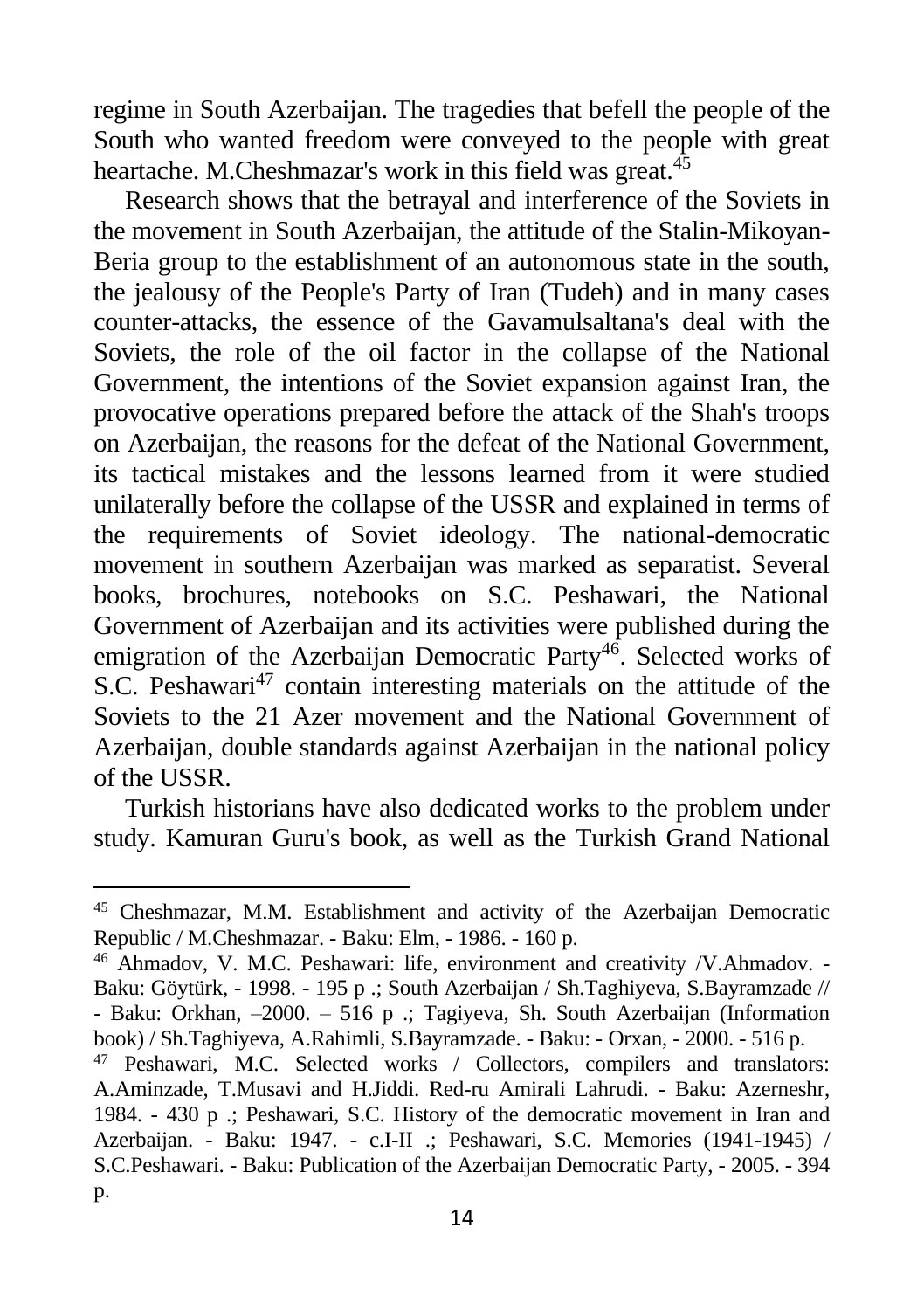Assembly's Tutanak Magazine and the first volume of the recent history of Turkey were used.  $48$ 

The works of Russian historians have a special place in the history of war. In the course of the research, the 13th chapter of the 2nd volume, the 20th chapter of the 4th volume of the 6-volume "History of the Great Patriotic War" published in Russian, the works and articles on the history of wartime culture and its various fields were analyzed. The book by IG Bolshakov<sup>49</sup> and BV Levshi<sup>50</sup>, articles by GD Komkov and VA Kumanev<sup>51</sup>, DA Volkogonov<sup>52</sup> and GV Konstantinov<sup>53</sup> on the role of the moral and political factor in the ideological struggle and victory during the war were involved in the study. Works and articles of N.K.Baybakov<sup>54</sup>, A.İ.Balashov and Q.P.Rudakov<sup>55</sup>, İ.Q.Bolshakov<sup>56</sup>, N.A.Voznesenski<sup>57</sup>, A.A.Qrechko<sup>58</sup>,

<sup>48</sup>Kamran, Gurun. Turkey-Soviet Relations (1920-1953).–Ankara, Atatürk Kultur Language and History High Institution Turkish History Publications,–1991. – 326 p.; The Journal of the Grand National Assembly of Turkey, – Vol 9, – Union 101, – July 18, 1951. – pp.204-205.; History of Contemporary Turkey 1908-1980 / Prepared by SinaAkşin, GemilKoçak, Hikmet Özdemir, Korkut Boratay, Selahettin Hilav, Murat Katoğlu, Ayula Ödekan. – Istanbul: Kulebek Printing, – c.1, – 2004. – 633 p..

<sup>49</sup> Bolshakov, I.G. Soviet cinema art during the Great Patriotic War (1941-1945) / I.G. Bolshakov. - Moscow: Goskinoizdat, -1950. - 216 p.

<sup>50</sup> Levshin, B.V. Soviet science during the Great Patriotic War / B.V. Levshin. - Moscow: Nauka, - 1983. - 382 p.

<sup>51</sup> Komkov, G.D., Kumanev V.A. Soviet culture during the Great Patriotic War / G.D. Komkov, V.A. Kumanev. - Moscow: Nauka, - 1965. - 45 p.

<sup>52</sup>Volkoqonov, Dmitri. Victory and tragedy / D. Volkogonov. - Baku: Karvan, 1998.

<sup>&</sup>lt;sup>53</sup> Konstantinov F.V. Creativity of socialist ideology // Pravda. - 1975, April 10. – p.4

<sup>54</sup> Baibakov, N.K. From Stalin to Yeltsin / N.K. Baibakov. - Moscow: GazOil press, - 1998. - 352

<sup>55</sup> Balashov, A.I., Rudakov, G.P. History of the Great Patriotic War / A.I. Balashov, G.P. Rudakov. - St. Petersburg: Peter, - 2005. - 464 p.

<sup>56</sup> Bolshakov, I.G. Soviet cinema art during the Great Patriotic War (1941-1945) / I.G. Bolshakov. - Moscow: Goskinoizdat, -1950. - 216 p.

<sup>57</sup> Voznesensky, N.A. Military economy of the USSR during the Patriotic War / N.A. Voznesensky. - Moscow: Gospolitizdat, - 1948. - 192 p..

<sup>58</sup> Grechko, A.A. Battle for the Caucasus / A.A. Grechko. - Moscow: Military Publishing, - 1967. - 424 p.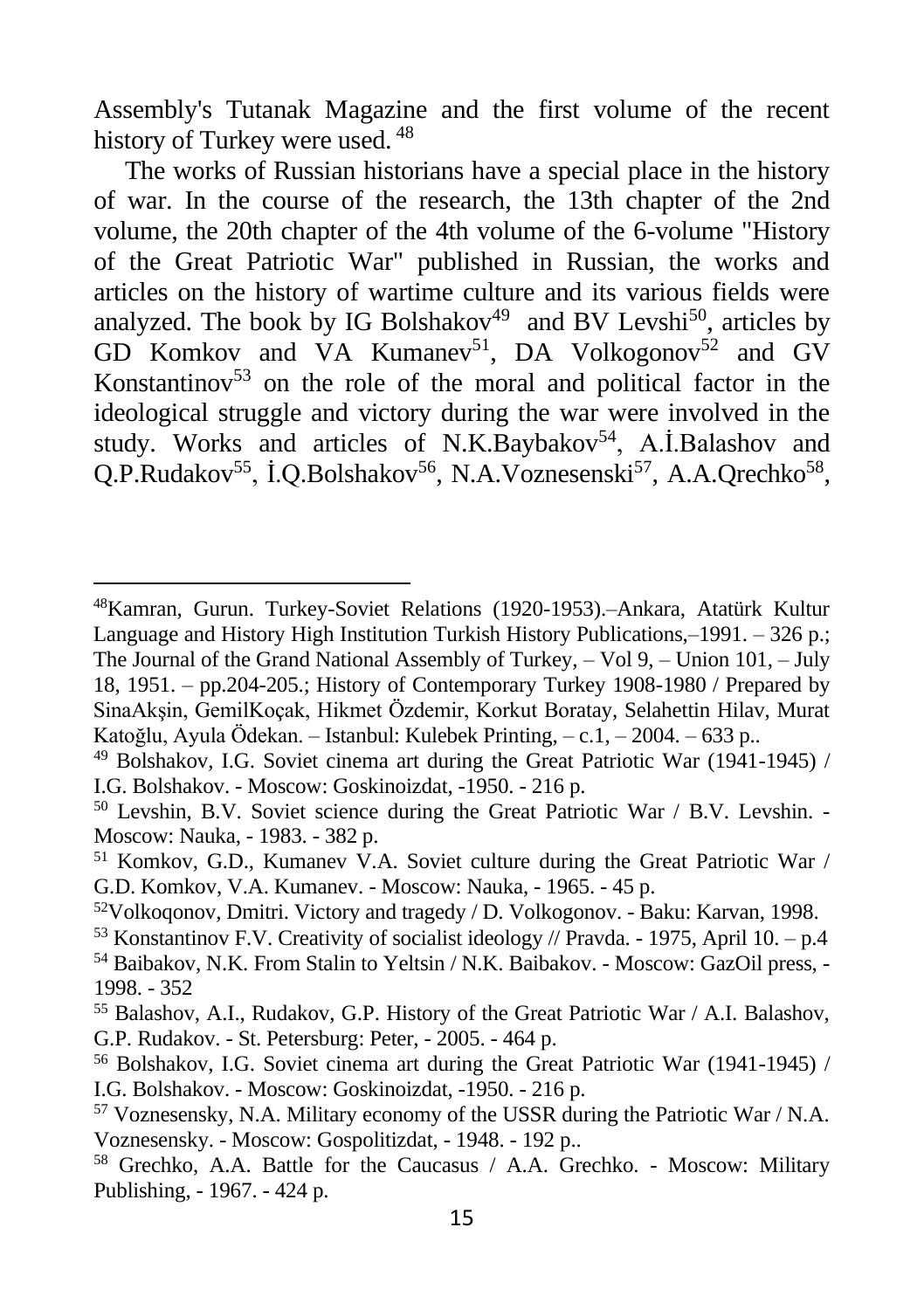S.İ.Drobyazko<sup>59</sup>, Q.D.Komkov<sup>60</sup>, Q.S.Kravchenko<sup>61</sup>, A.A.Qrechko<sup>62</sup>, K.A.Zalesski<sup>63</sup>, Q.D.Komkov<sup>64</sup>, Q.D.Komkov and V.A.Kumanev<sup>65</sup>, Q.S.Kravchenko<sup>66</sup>, S.Y.Lavrenov and I.M.Popov<sup>67</sup>, A.B.Orishev<sup>68</sup>, V.Suvorov<sup>69</sup>, I.Tyulenov<sup>70</sup>, A.Toptigin<sup>71</sup>, S.F.Edlinski<sup>72</sup> and others were used in the study of the studied problem. The collection of two books "War and Society", published by the staff of the Russian

 $62$  Grechko, A.A. Battle for the Caucasus / A.A. Grechko. - Moscow: Military Publishing, - 1967. - 424 p.

 $^{63}$ Zalessky, K.A. Who's Who in World War II. Germany and allies / K.A.Zalessky. -Moscow: Veche, - 2010. - 464 p.

<sup>64</sup>Komkov, G.D. Ideological and political work of the CPSU in 1941-1945. / G.D. Komkov. - Moscow: Nauka, - 1966. - 439 p.

 $65$ Komkov, G.D., Kumanev V.A. Soviet culture during the Great Patriotic War / G.D. Komkov, V.A. Kumanev. - Moscow: Nauka, - 1965. - 45 p.

<sup>66</sup> Kravchenko, G.S. Military economy of the USSR in 1941-1945. /G.S. Kravchenko. - Moscow: Military Publishing House of the Ministry of Defense of the USSR, - 1963. - 400 p.

 $^{67}$ Lavrenov, S.Ya., Popov, I.M. The Soviet Union in local wars and conflicts / S.Ya. Lavrenov, I.M. Popov. - Moscow: AST; Publishing house Astrel, - 2003. - 778 p.

<sup>68</sup> Orishev, A.B. Iranian knot. Intelligence fight. 1936-1945 /A.B. Orishev. - Moscow: Veche, - 2009. - 395 p.

<sup>69</sup> Suvorov V. Icebreaker /V. Suvorov. - Moscow: AST, - 2000. - 432 p. \$ Suvorov, V. Den / V. Suvorov. - Moscow: AST, - 2000. - 426 p.

 $70$  Tyulenov, I. Battle for the Caucasus (In the book: In the battles for the Caucasus) / I. Tyulenov. - Baku, 1968. - p.9-23

<sup>71</sup> Toptygin, A. Unknown Beria / A. Toptygin. - Moscow: Olma-press, - 2002. - 480 p.

 $72$  Edlinsky, S.F. Caspian transport fleet in the Great Patriotic War of the Soviet Union 1941-1945 / S.F. Edlinsky. - Moscow: Sea transport, - 1963. - 228 p.

<sup>59</sup>Drobyazko, S.I. World War II 1939-1945. Russian liberation army / S.I. Drobyazko. - Moscow: AST, - 1998. - 45 p.; Drobyazko, S.I. World War II 1939- 1945. Eastern legions and Cossack units in the Wehrmacht / S.I. Drobyazko. - Moscow: AST, - 1999. - 46 p.

<sup>60</sup> Komkov, G.D. Ideological and political work of the CPSU in 1941-1945. / G.D. Komkov. - Moscow: Nauka, - 1966. - 439 p.

<sup>61</sup> Kravchenko, G.S. Military economy of the USSR in 1941-1945. /G.S. Kravchenko. - Moscow: Military Publishing House of the Ministry of Defense of the USSR, - 1963. - 400 p.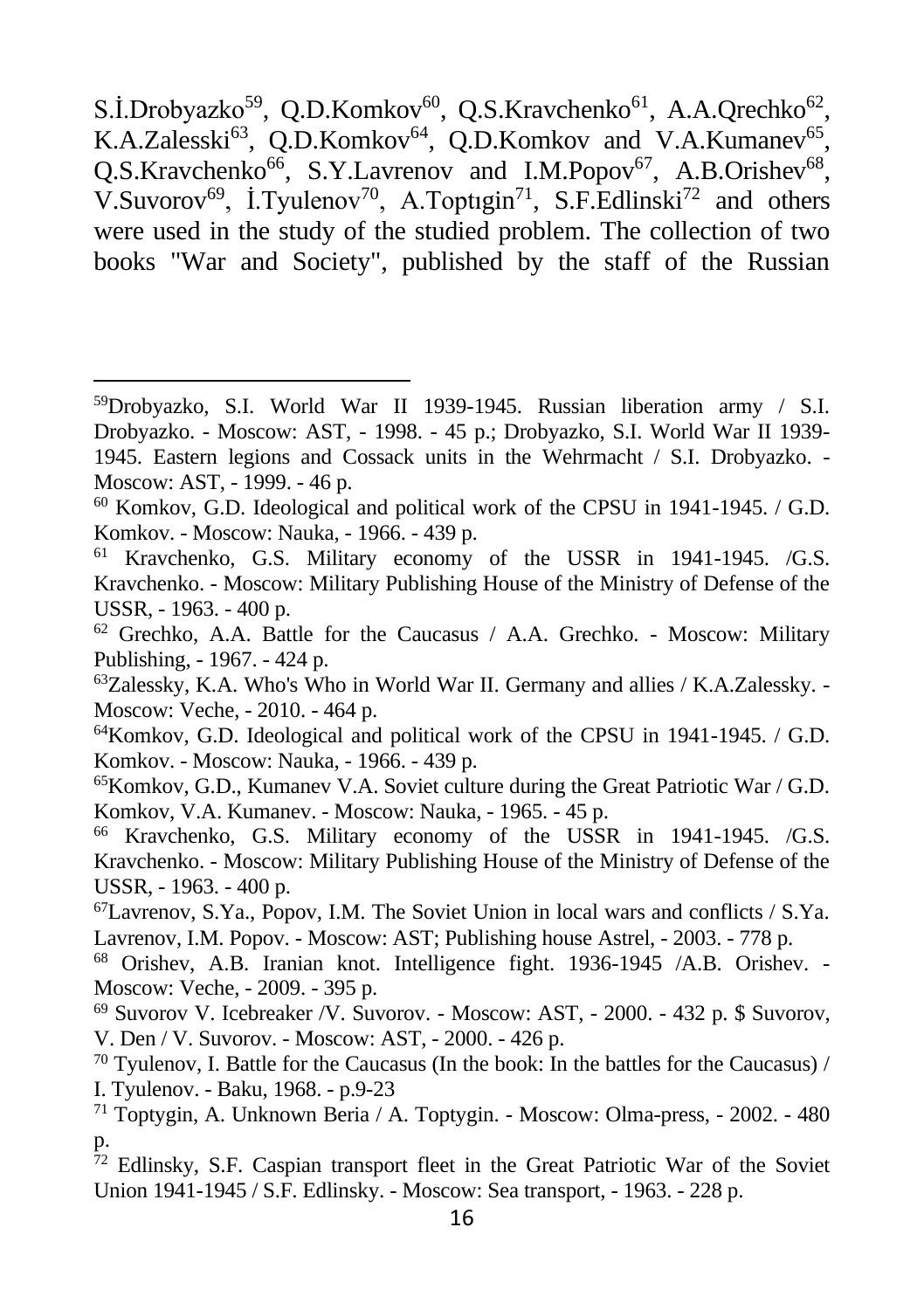Institute of History in 2004, contains articles by historians on various problems of war historiography. <sup>73</sup>

The advantage of the collection is that the authors, using archival materials of foreign countries and the works of Western scholars, put forward different opinions. Mark Soloni's book<sup>74</sup> focuses on the study of the realities of the war years. On the eve of the Second World War and the war years, M. Solonin tried to reveal the inside of the Kremlin's policy, proving with facts that Stalin and his entourage were to blame for the deaths of millions of people during the war.

The assumptions made in  $VR$  Medinsky's book<sup>75</sup> and their explanation with facts are interesting. Medinsky's geopolitical approach to events allows us to determine the place of the Second World War for both Russian and world history

In 2018, Doctor of Historical Sciences, Professor Mikhail Yuryevich Mukhin's monograph **"Fuel of Victory: Azerbaijan in the years of the Great Patriotic War. 1941-1945"** was published<sup>76</sup>. The monograph, consisting of 6 chapters, provides facts on the activities of Azerbaijani oil workers, measures taken to establish the "Second Baku", staff training and other issues, as well as the establishment of Azerbaijani national divisions and their path of war in the war years, the selfless work of the people of the rear, the participation of Azerbaijani workers in the nationwide assistance to the front.

In addition to the above-mentioned positive aspects, there are also shortcomings in the monograph. During the development of the first and second chapters of the monograph, an attempt was made to substantiate the idea that Azerbaijan would voluntarily join Russia.

<sup>73</sup> War and society 1941-1945: [in 2 books] / Ed. ed. G. N. Sevastyanov. Institute of Russian History. - Moscow: Science, - book 1. - 2004. - 480 p.; War and society 1941-1945: [in 2 books] / Responsible. ed. G.N. Sevastyanov. Institute of Russian History. - Moscow: Science, - book 2. - 2004. - 411 p.

<sup>74</sup> Solonin, M.S. Forbidden truth about the Great Patriotic War. There is no good in war! ("Dirty laundry" in the Kremlin) //M.S. Corned beef. - Moscow: Yauza-press, - 2014. - 288 p.

<sup>75</sup>Medinsky, V.R. War. Myths of the USSR. 1939-1945. Second edition /V.R. Medinsky. - Moscow: OLMA Media Group, - 2014. - 704 p.

<sup>76</sup> Mukhin, M. Fuel of Victory: Azerbaijan during the Great Patriotic War (1941- 1945) / M. Mukhin. - Moscow: Fiction, - 2018. - 248 p.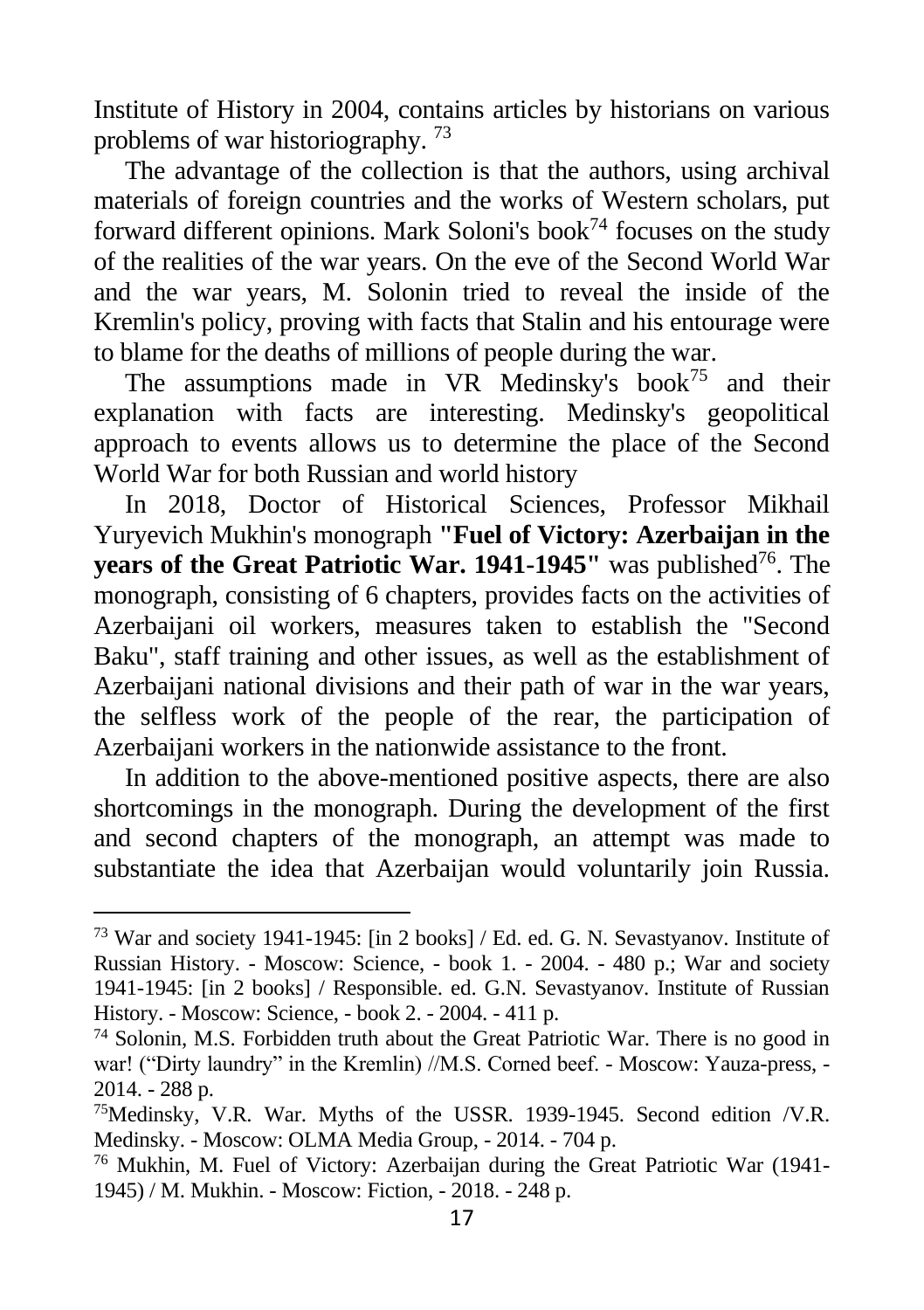While looking at the combat path of Azerbaijani divisions, the author emphasized the poor knowledge of the Russian language by Azerbaijani fighters, the USSR's national policy towards national divisions was pushed into the background, personnel training, supply of military and technical means, etc. were "forgotten".

The indicators in the statistical collections published in Russian are based on the confirmation of the truth of the facts and arguments.<sup>77</sup>

New publications on the history of the war have been published in the West. The history of the Second World War, including the works of US<sup>78</sup>, British, French<sup>79</sup> and German historians<sup>80</sup> on the period of 1941-1945, as well as the book published in 2009 by the German-born Austrian historian and writer Erich Faigl<sup>81</sup>.

The research includes decisions of the Central Committee, the Council of People's Commissars of the USSR and the Presidium of the Supreme Soviet of the USSR, as well as the wartime decisions of the Council of People's Commissars of the Azerbaijan SSR and the Presidium of the Supreme Soviet of the Azerbaijan SSR, orders and

<sup>77</sup> Baku in numbers: (Stat. sb.) / - Baku: Kommunist Publishing House, - 1967. - 99 p.; Achievements of Soviet Azerbaijan for 40 years in numbers: (Stat. collection) / - Baku: Azerbaijan State Publishing House, - 1960. - 259 p. The national economy of the Azerbaijan SSR to the 60th anniversary of the formation of the USSR. (Jubilee Statistical Yearbook). - Baku: Azerneshr, - 1982.3-52 p.; The national economy of the Azerbaijan SSR. (Statistical collection). - Baku: Gosstatizdat, - 1957. - 525 p.; Half a century ago: The Great Patriotic War (Figures and Facts) / - Moscow: Enlightenment, - 1995. -112 p.; Industry of Azerbaijan for 40 years (1920-1960) / - Baku: Azneftizdat, - 1960. - 135 p.; Transport and communications of the USSR (Stat. sb.) / - Moscow: Gosstatizdat, - 1967. - 331 p. The size and composition of the population of the USSR: according to the All-Union population census of 1979 / - Moscow: Finance and statistics, - 1984. - 365 p.; Anniversary Statistical Yearbook (National Economy of the USSR: 1922-1982) / - Baku: Finance and Statistics, - 1982. - 623 p.

<sup>&</sup>lt;sup>78</sup> Mais, A. Essays on the history of the Second World War / Mais Amrah. - Baku: ADPU Publishing House, 2015. - 394 p., P.23

<sup>79</sup> Again there, p.28

<sup>80</sup> Dahlem, Franz. Before the Second World War. 1938 - Aug 1939: Memories: [in 2 vols]. (Translated from German) / F. Dalem. - Moscow: Politizdat, - v.1. - 1982. - 366 p., 1 sheet. port.

<sup>81</sup> Erich File. Land of Fire on the Silk Road - History of Azerbaijan / F. Erich. - Baku: AzərTac, - 2009. - 183 p.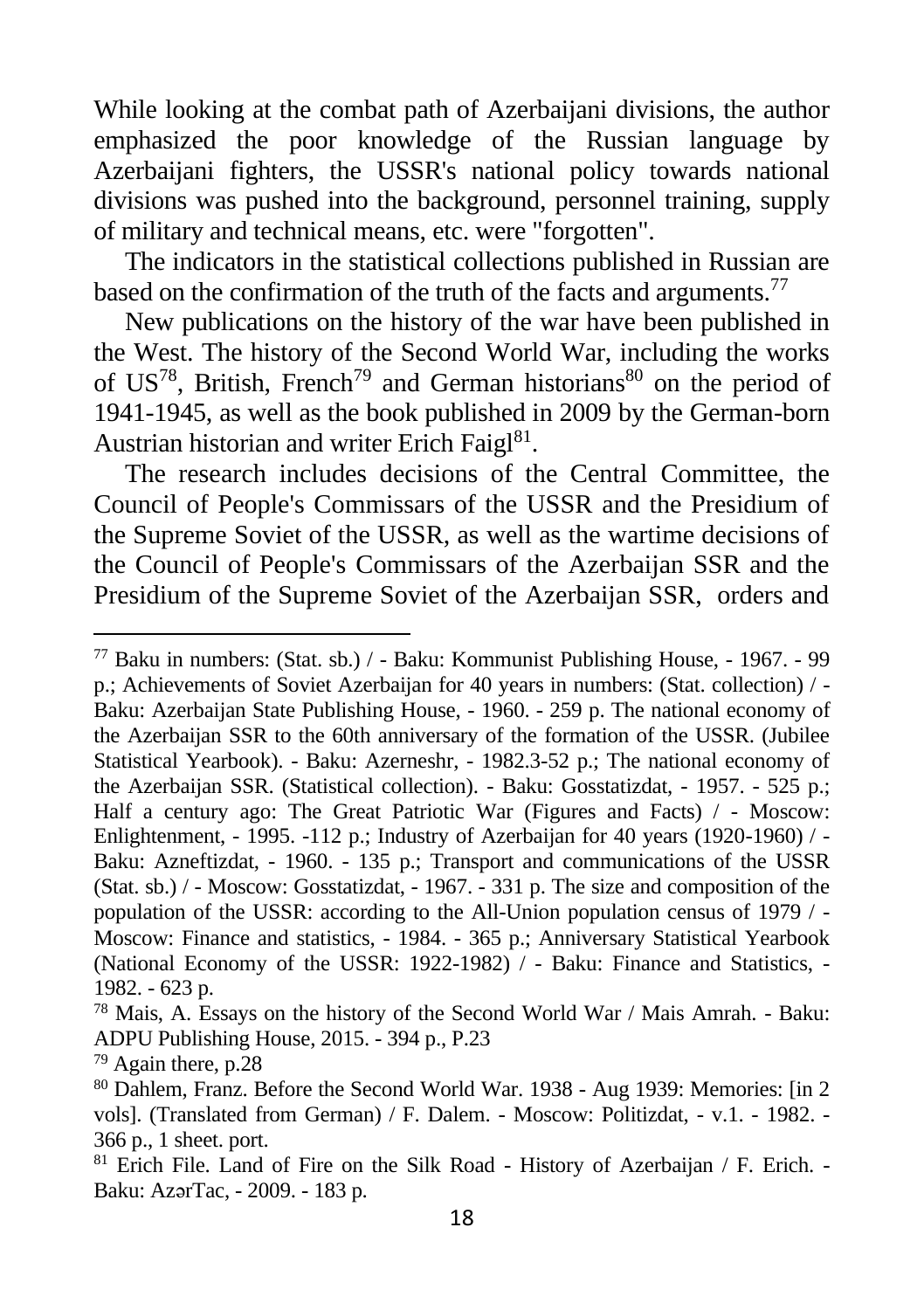directives of the State Property Committee, correspondence of the leadership of the Central Committee of the Azerbaijan Communist Party with the commanders of the fighting armies and decisions of the Central Committee of the Azerbaijan Communist Party, AR MDTA, ARPİISSA, about the war perioddocuments of the archive of the Institute of History of ANAS. Documents of the State Archives of the Russian Federation and the Central Archive of the Ministry of Defense of the Russian Federation, posted on the websites on the investigated problem, were involved in the study.

**Object and subject of research.** The object of research is Azerbaijan's participation in the Second World War. The subject of the research is the role of the Azerbaijani SSR in the victory over fascism during the war years and the dual approach to Azerbaijan in the national policy of the USSR.

**Objectives and tasks of the research.** The aim of the dissertation is to prove the anti-Azerbaijani position of the USSR's national policy in order to underestimate the work of the Azerbaijani people in the victory over fascism during the war years, not to unite North and South Azerbaijan using the historical opportunity and to reveal the role of the Russian-Armenian-Georgian grouping .

The following issues were considered important as the task of the research:

- To study the state of military-defense work in the republic on the eve of the war, to study the organization of defense work and the state of military training of the population, to conduct analyzes and generalizations;

- To correctly determine the scope and importance of the work done in Azerbaijan during the war years in the field of military mobilization, the formation of combat troops, to study the system of military-patriotic education, etc.

**Research methods.** The methodological basis of the dissertation is scientific objectivity, a systematic and comprehensive approach to the study of facts and historical information related to the problem, the unity of history and logic, consistency, comparison, critical approach to sources and historical literature. Although the inductive method is widely used when working with sources, the deductive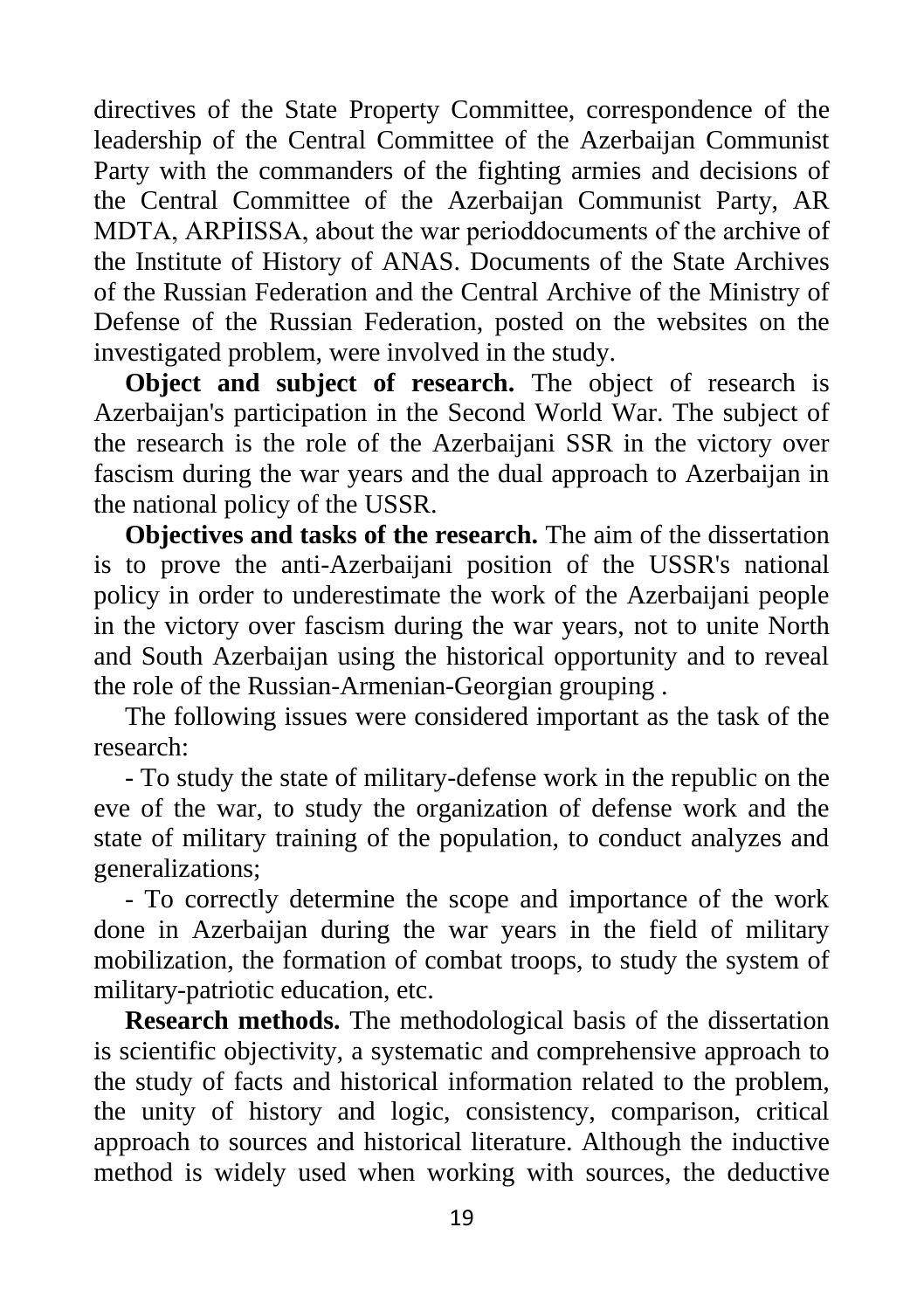method has been preferred in the analysis of many issues.

**The main provisions of the defense.** Taking into account the specific nature of the dissertation topic, the following provisions were defended:

- The main reason for the intensification of intra-division relations in the national divisions on a national basis is the formation of a non-Azerbaijani officer management staff;

- At the heart of the problems of national military training and the source of negative situations is the cessation of negative attitudes towards Muslim fighters;

- The territorial claims of Armenians and Georgians against the Azerbaijani SSR were facilitated by a Russian-Armenian-Georgian group headed by the governing bodies of the Central Office of the USSR;

- At the root of the reasons for the emergence of anti-Soviet mood in Azerbaijan was the dual attitude of the USSR to the national republics, including the Azerbaijani SSR;

- The USSR approached the events in Southern Azerbaijan from double standards. Stalin is to blame for the failure to unite North Azerbaijan and South Azerbaijan. He believed that the creation of a strong and large Azerbaijan in the Caucasus, adjacent to the two Christian republics, could change the balance of power in the region;

- One of the double standards in the national policy of the USSR leadership towards Azerbaijan is that Baku is not declared a "frontline city" and Baku is not given the name "Hero City".

**Scientific novelty of the research.** The basis of the scientific novelty of the dissertation is the discovery of shortcomings in the national policy of the USSR in relation to Azerbaijan. As a result of the analysis of archival materials and literature, it was proved that the work of the Azerbaijani people in the victory over fascism, both at the front and at the rear, was not properly appreciated. The shortcomings in the organization of national divisions and the appointment of non-Azerbaijanis as their leaders have been proved by archival documents, which have weakened national military units and strengthened nationalist sentiments. Substantiation of the possibility of unification of North and South Azerbaijan near the end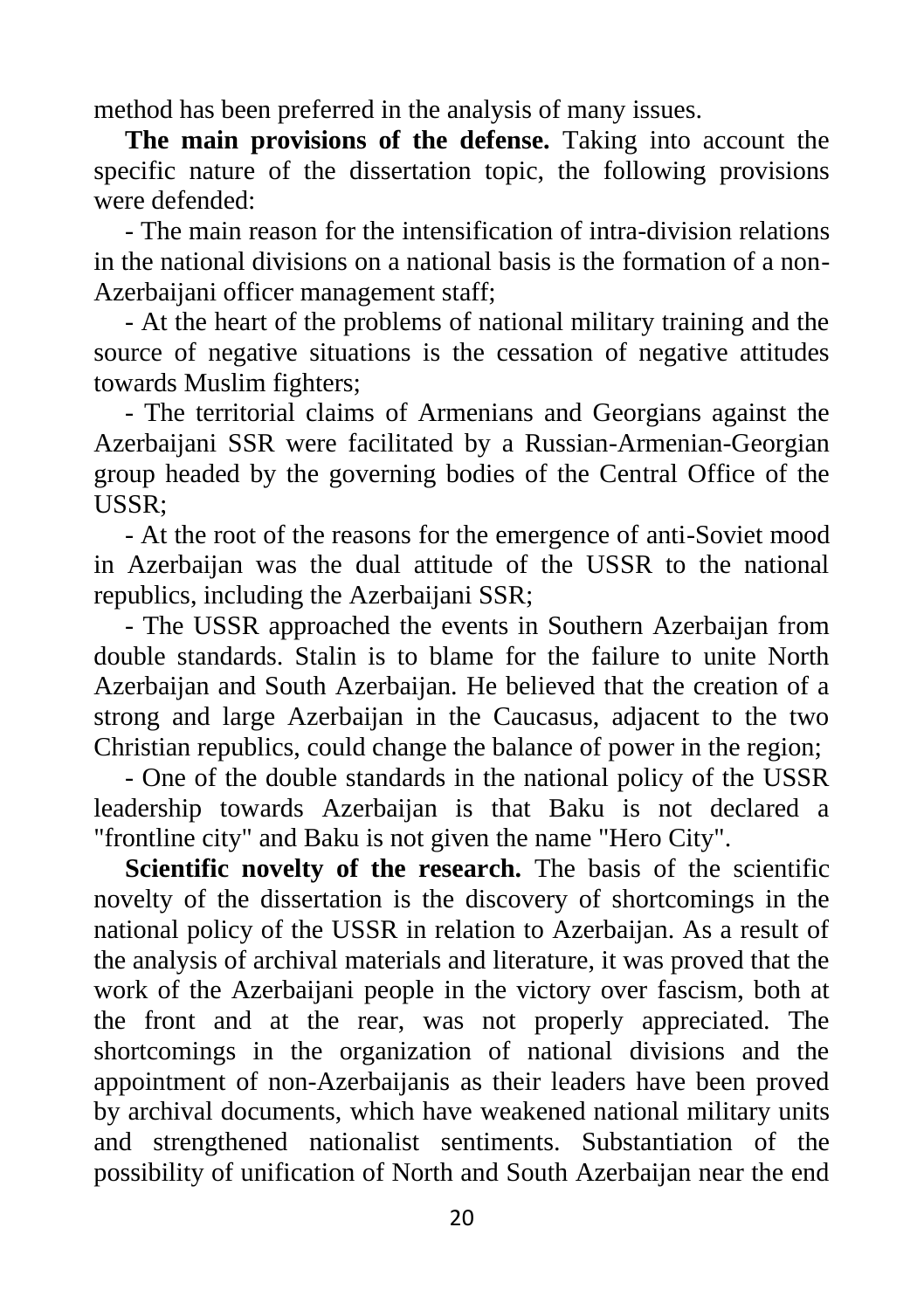of the war, facts about the anti-Azerbaijani policy of the Russian-Armenian-Georgian group and the leading party and Soviet organizations of the USSR in this area can be considered a novelty of the research.

**Theoretical and practical significance of the research.** For the first time, archival documents on the structure of national divisions during the war, the composition of personnel, the activities of the heads of separate units (divisions, regiments, platoon, etc.), the correspondence of the leadership of the Central Committee of the Communist Party of Azerbaijan with the commanders of combat troops were involved in the study. In the process of research, periodicals, statistical collections and reports, especially the literature of the last 15-20 years, materials of Internet sites were used, and attempts were made to clarify the claims made as a problem in historiography. The study used Decisions of the Council of People's Commissars of the USSR and the Presidium of the Supreme Soviet of the USSR, as well as the Council of People's Commissars of the Azerbaijan SSR and the Presidium of the Supreme Soviet of the Azerbaijan SSR during the war, speeches of heads of state and government military bodies, orders and directives of army commanders, documents on the structure of national divisions, personnel and equipment, Correspondence of the leadership of the Central Committee of the Communist Party of Azerbaijan with the leaders of the fighting armies, works about national divisions and military heroism of the sons of Azerbaijan, works of military figures, Documents of the Main Archives Department under the Council of Ministers of the Republic, Archive of the Institute of History of ANAS named after A.Bakikhanov, collection of "documents during the Great Patriotic War of the Azerbaijan SSR (1941-1945)" and archival documents of the former Ministry of Defense. Documents protected by the Russian State Socio-Political History Archive, the Central Archive of the Ministry of Defense of the Russian Federation, the Russian State Economic Archive at the Institute of History named after A.A. Bakikhanov were involved in the study. Periodicals, statistical collections and reports, websites were used in the research process. The scientific results obtained in the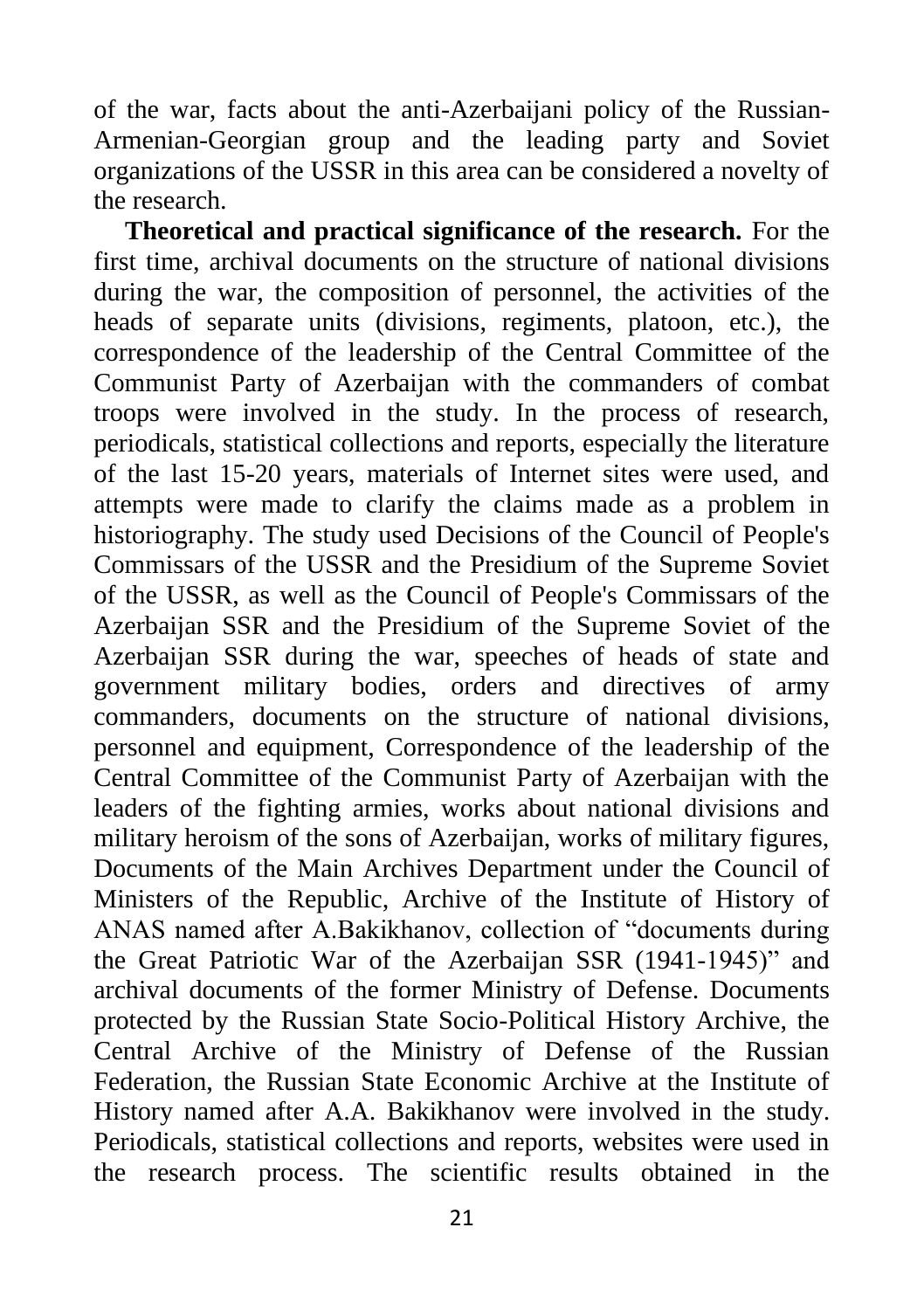dissertation can be used as an aid in writing textbooks and teaching aids on the history of Azerbaijan, conducting specialty courses and seminars.

**Approbation and application of research work.** The main scientific results and content of the research are reflected in the author's 17 articles published in prestigious scientific journals published abroad and in Azerbaijan, her speeches at national and international scientific conferences.

**Name of the organization where the dissertation work was carried out:** The dissertation work was carried out at the department of Azerbaijan history of Azerbaijan State Pedagogical University and was discussed at the department meetings on July 3, 2019 (prot. .14) and recommended for defense.

**The structure of the dissertation.** Dissertation work introduction  $(3-19)$ , three chapters  $(20-133)$ , (including 10 half-chapters - 1.1. (20-26), 1.2. (26-37), 1.3. (38-44), 1.4. ( 44-56), 2.1. (57-74), 2.2. (75-95) 2.3. (96-105), 3.1. (105-116), 3.2. (116-133), 3.3. (134-141) ), the result (142-170) and the list of used literature (142-170). The total volume of the dissertation (excluding the list of references) is 275 thousand 287 characters.

### **II. THE MAIN CONTENT OF THE DISSERTATION**

The **introduction** substantiates the relevance of the topic, defines the historical-chronological framework, object, level of study of the topic, goals and objectives, scientific innovation and practical significance, analyzes the methodological basis, historiography and source studies base.

The first chapter of the dissertation is entitled "**Azerbaijan SSR on the eve and in the years of the war of 1941-1945. The deformation of national policy"** and consists of four sub-chapters. The first half of the chapter entitled **"On the eve of the war in the Azerbaijan SSR. The results of Stalin's national policy"** shows the changes in the socio-political, economic and cultural spheres in the Azerbaijan SSR during the years of Soviet rule.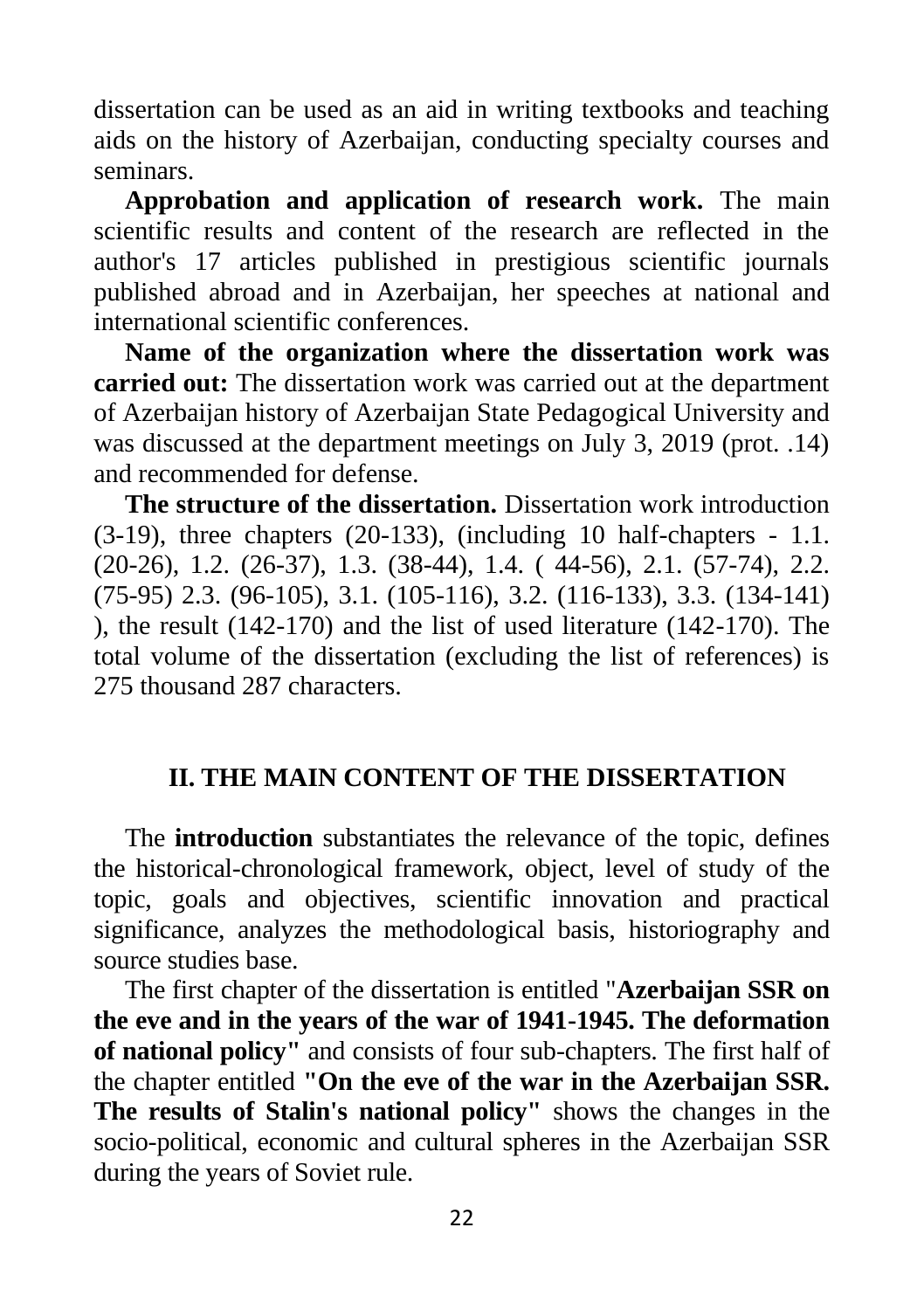The second half of the chapter is entitled **"German Invasion of the USSR. Military and Moral Mobilization. Changes in National Relations."** This chapter deals with the transformation of mobilization into a nationwide movement, the formation of national divisions, <sup>82</sup> the role of Armenians in the destruction of personnel, the targeting of U. Hajibeyov, the arrest of his close friends, the jealous attitude of Armenians to Samad Vurgun. <sup>83</sup>

The third half of the chapter, entitled **"Increasing attention to the study of the historical past. The anti-Azerbaijani activities of the Armenians"** identifies the tasks ahead in the field of ideological work with the outbreak of war. The attempts of Armenians to distort the history of Azerbaijan on the basis of M. Shaginya's manuscript "Nizami Ganjavi"<sup>84</sup> and the dissertation of doctoral student PB Mosesov, a researcher on "Civil War in Azerbaijan in 1917-1920" without leaving the production of the Azerbaijan branch of the USSR Academy of Sciences are shown with facts.

The fourth halp of the chapter "Creation of conditions by the Central Government for the territorial claims of the South Caucasus republics against the Azerbaijan SSR" clarifies the issues of building an airport on the border with Kalbajar in the first and second quarters of 1941 and building a highway from the Basarkechar-Zod-Mosque site-Davadami areas to the Kalbajar border. <sup>85</sup>

The chapter analyzes the territorial claims of the Armenian-Georgian group from Azerbaijan on the basis of archival documents, the resolute position of the Azerbaijani leadership, the fact that the USSR did not pursue a consistent policy on the unification of South

 $82$ Ibrahimova, X.H. The role of Azerbaijanis in the liberation of the peoples of the world from fascism during the Second World War // Materials of the IV International Scientific Conference of Young Researchers. Qafqaz University, - Baku, - April 29- 30, - 2016, - p.167.

 $83$ Qurban, T. Dahi bəstəkar necə xilas oldu // Ekspres. – 2005, 8 sentyabr. – s.13.

<sup>84</sup> Victim T. Mir Jafar Bagirov's attitude to Marietta Shaginya's manuscript and ... // Pulse. - 2001. - 03 November - 09 November. - s.11; In the name of Bagirov, signed by Bagirov (Collection of archival documents) / Compiled by T. Gurban. Editor A. Balaev - Baku: OL prkt, - 2016. - s.116-121.

<sup>85</sup> Musayev, T. Armenians and our tragedies (tragedies brought to our people by Armenians in the XX century) / T.Musayev. - Baku: Nurlar, - 2008. - p.109.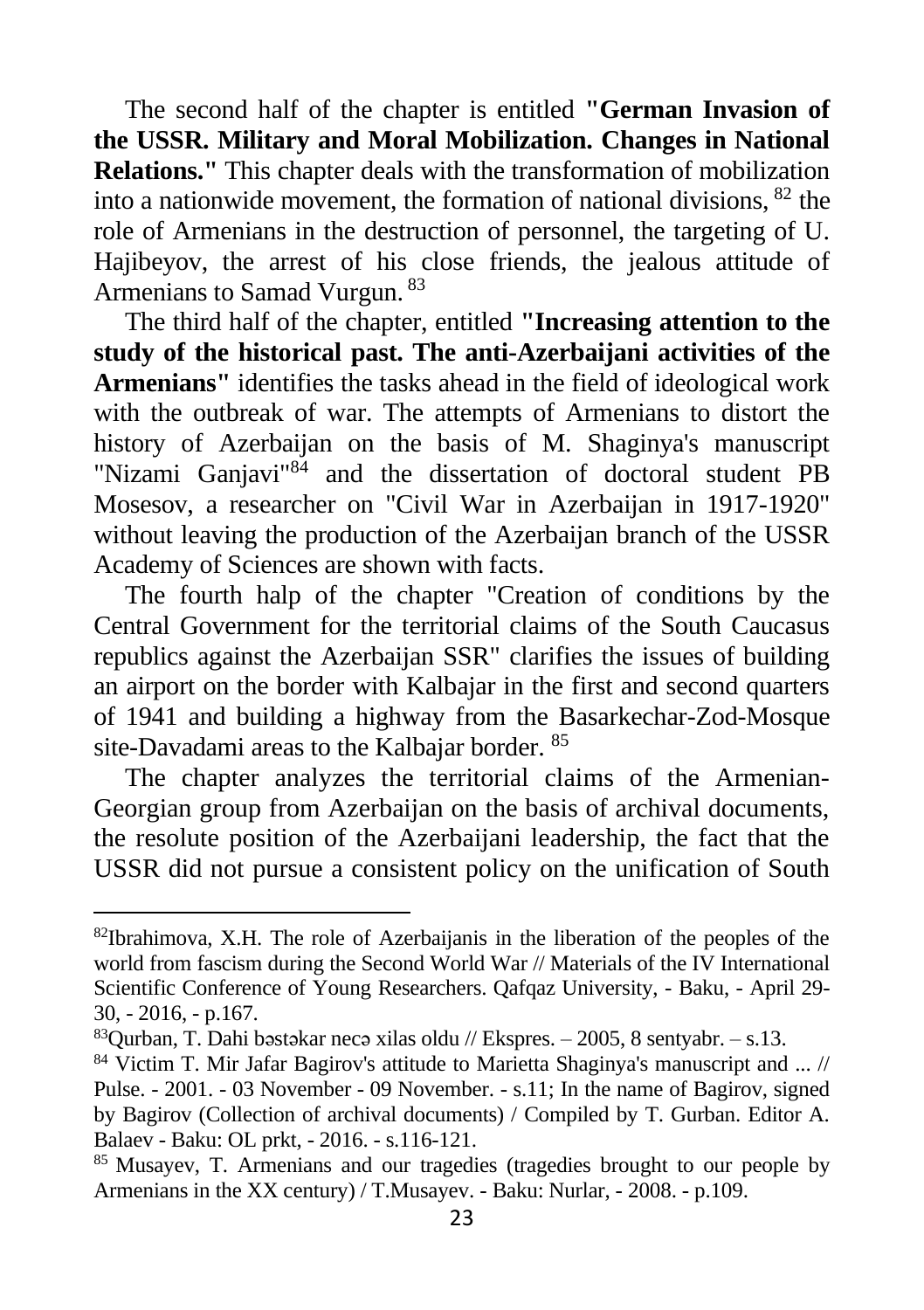Azerbaijan with Northern Azerbaijan, and the Armenians' violation of the unification plan.

The second chapter of the dissertation is entitled **"The attitude of the Central Government to the role of the Azerbaijan SSR in the victory over fascism."** The sub-chapter entitled **"Organization of national divisions and relations within the division. Deficiencies in the organization of military training"** examines the organization of national rifle divisions, intra-division relations and shortcomings in the organization of military training. The dual position of the frontline commands on the activities of the divisions, the shortcomings in the organization of the divisions, the main role of the personnel of the Republican Military Commissariat, mostly Russians and Armenians, and the shortcomings in the work of the army leadership were proved on the basis of archival documents.86.

The second half of the chapter, entitled **"Conflicting interests of major powers around Baku and Baku oil. The anti-national position of the USSR government on the role of Baku oil in the victory over Nazi Germany"**, shows that Baku supplied 118.9 million tons or 69% of the 172 million tons of oil produced in the USSR during World War II (1939-1945). <sup>87</sup> However, as a result of the dual approach and discrimination in the national policy of the USSR against the Azerbaijani SSR, Baku was left out of the list of "Hero Cities" under the pretext of not conducting military operations in the region.

The chapter clarifies the essence of the plan of Germany, Britain and France to bomb Baku in order to capture the Caucasus, including Baku, and the activity of Russians and Armenians in the formation of anti-Soviet views on the capture of Baku is proved on the basis of archival materials.

<sup>86</sup>Letter from the commander of the 223rd Rifle Division, Major General Zyuvanov, to the Secretary of the Central Committee of the Communist Party (b) of Azerbaijan, M.D. Bagirov, dated January 25, 1943 // Archive of Political Documents of the Administration of the President of the Republic of Azerbaijan, Fund No. 1, inventory No. 27, single item . No. 91, sheet - 147.

<sup>87</sup>Amrahov, M.I. World War II 1939-1945 / MI Amrahov. - Baku: Mütərcim, 2010. p.364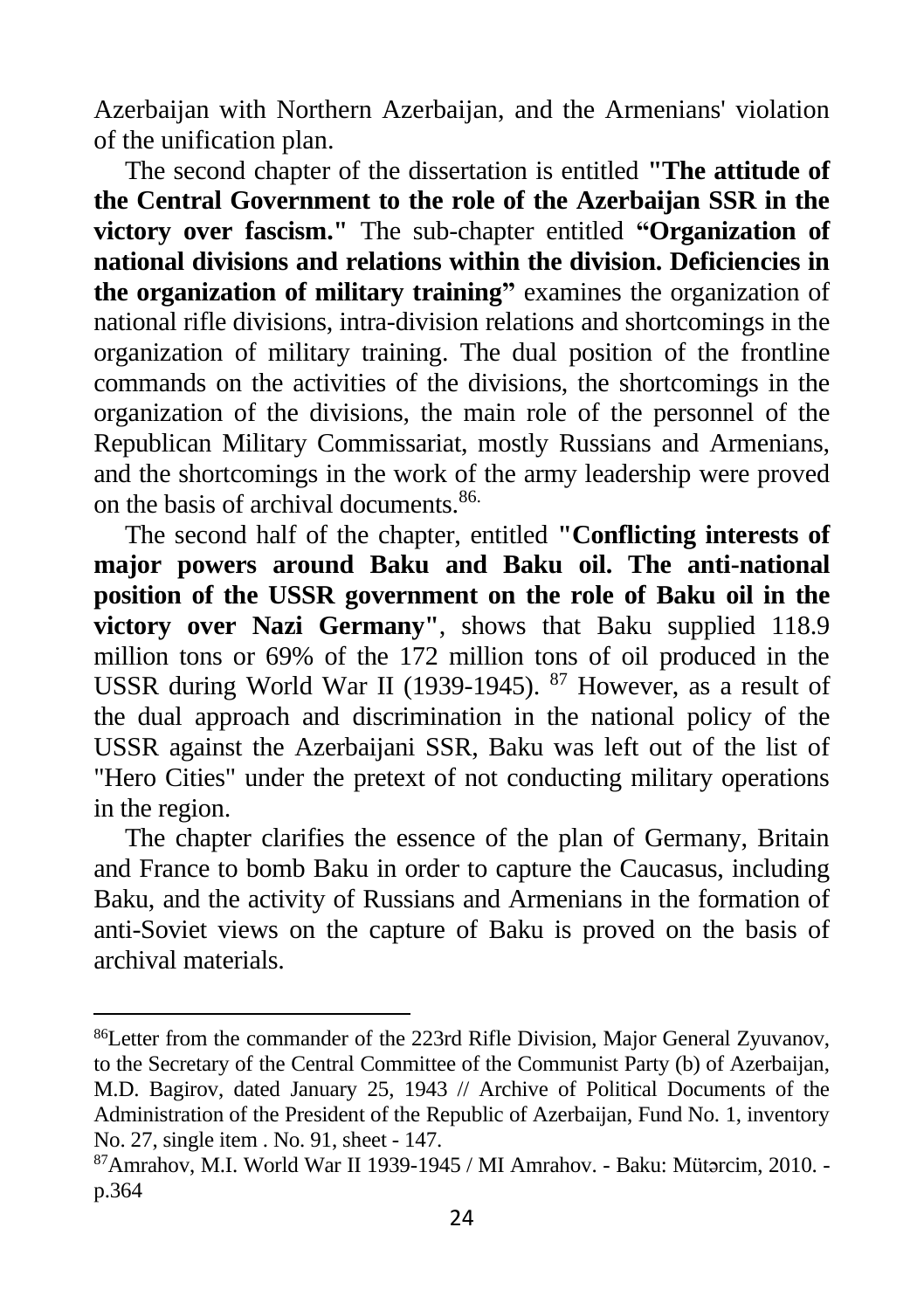The third chapter is entitled **"The issue of South Azerbaijan in the national policy of the USSR"** and consists of three sub-chapters. In the first half of the chapter, entitled **"USSR-Iran relations and territorial issues"**, the desire of Armenian-Georgian groups aware of the plan to unite the south and north of Azerbaijan to re-seize land from Azerbaijan, attempts to turn the USSR in the direction of Turkey to stifle the burning national liberation movement, and the desire of Armenian leaders to establish a "Greater Armenia" were identified on the basis of archival documents. In the next half-chapter of the chapter **"Azerbaijan's role in Soviet-Iranian cultural relations"**<sup>88</sup> archival documents on the organization and activities of the group going to South Azerbaijan, publication of the newspaper "Vatan Yolunda"<sup>89</sup>, planning to open branches of Azerbaijani light and food enterprises<sup>90</sup>, educational and cultural institutions in South Azerbaijan were studied. In the semi-chapter, the restriction of the activities of Ambassador Andrey Smirnov's Aziz Aliyev group was also clarified on the basis of archival documents.

The third sub-chapter of the third chapter is entitled **"Events in Southern Azerbaijan and the dual attitude of the USSR leadership to the events."** In the semi-chapter, a number of documents on the preparation of the ground for the "21 Azer" movement and the formation of the national government of Azerbaijan on December 12, Negative attitude of the Soviet side to the South Azerbaijan National Movement, suppression of the democratic movement, Moscow's influence and pressure on the Azerbaijani National Government,

<sup>&</sup>lt;sup>88</sup>Reserve list of senior officials, party, state security, internal affairs bodies and other employees to be sent on a foreign trip to Iran. 1941 // Archive of Political Documents of the Office of the President of the Republic of Azerbaijan, Fund  $\mathbb{N}_2$ , list  $\mathbb{N}_2$  89, case № 33, page - 1-269.

<sup>89</sup>Hasanli, J. Azerbaijan in military, political and diplomatic relations during the Second World War (1939-1945) / J. Hasanli. - Baku: Yazıçı, - 2015. - p.147.

<sup>90</sup>Information "On cultural work and artistic service to the population and Soviet troops in South Azerbaijan, correspondence about the work and personnel of the newspapers "Veten Yolunda", "Friend of Iran", about the expulsion of literature, the sending of art teams and other issues // Archive of Political Documents of the Administration of Affairs President of the Republic of Azerbaijan, Fund No. 1, inventory No. 30, item No. 224, sheet - 51.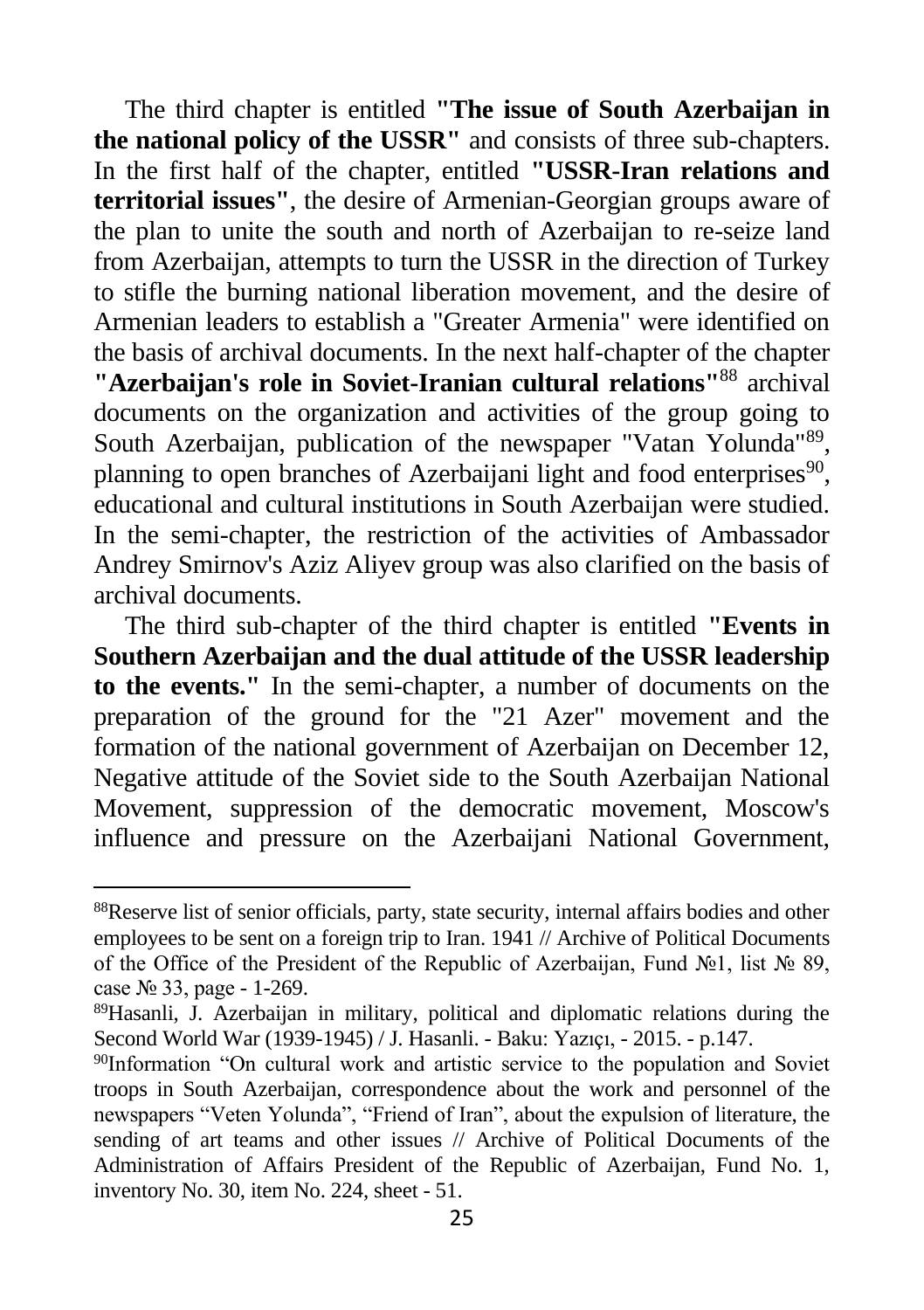Stalin's letter to S.C. Peshawari, December 11, 1946 (20 Azer 1325) Pressure and control of S.C. Peshawari's Soviet representatives in Tabriz forcing him to leave Tabriz were analyzed.

The research conducted in the Conclusion part of the dissertation is summed up. Familiarity with the documents of the pre-war and war years, conversations of leaders and employees of the party, Soviet and economic bodies of the time, memoirs of intellectuals, archival documents, literature on the period, the press of the war and subsequent years show that during the war, the attitude to the republics, including Azerbaijan, was different.

Familiarity with the works published after the restoration of Azerbaijan's independence, a comparison of works published during the USSR, as well as new publications, showed that the authors of the works written at different times voiced conflicting views.

Although much is written about the services of the Azerbaijani people in achieving victory, despite the military-defense work carried out in the republic at that time, the increase of military training of the population, the high level of mobilization, the research on the selfless work of the population of the republic, the fact that the real owner of the victory is the Russian people, and even the heroism of Azerbaijani soldiers addressed to the Russians should be considered a manifestation of double standards in USSR national policy.

It has been repeatedly emphasized in historiography that 678,950 men and more than 11,000 women were mobilized from Azerbaijan to the army during the war years, and about 260,000 housewives, pensioners and teenagers came to work. The heroism of our brave warriors was not evaluated in time and correctly for objective and subjective reasons. For example, the fact that M. Huseynzadeh was awarded the title 13 years after his death, Hazi Aslanov was named Hero of the Soviet Union for the second time in 55 years, the way of fighting of our national divisions was questioned, the claims of Russian nationalist commanders about the weak combat capability of national military units are unfounded.

Archival documents confirm that some Soviet generals, in order to justify their actions, tried to form misconceptions about national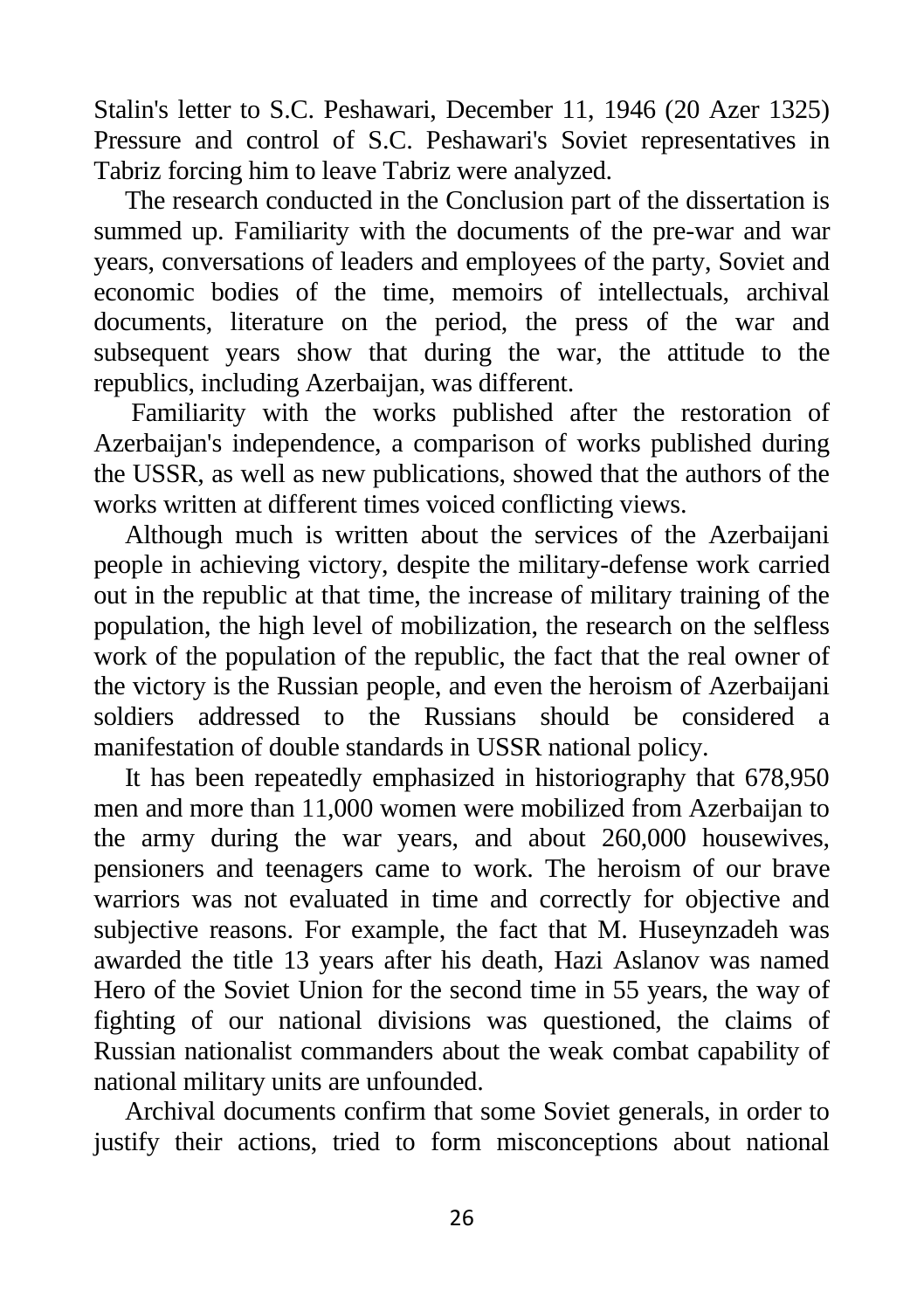divisions, accusing the local nations in the national military units of cowardice.

Research has shown that non-Azerbaijani leaders of units and formations had a negative attitude towards fighters and were unable or unwilling to teach military knowledge to fighters. As a result, there were conditions for losses in battles, negative events, and an increase in desertions. The documents confirm that the commanders of our national shooting divisions have always been Russians. For example, only 2 out of 15 commanders appointed from the formation of the 77th Rifle Division (1918) to the end of the war (September 1945), only 164 out of 781 officers working in the Military Commissariat of the Azerbaijan SSR during the war, and Only 3 out of 16 Heroes of the Soviet Union of the 416th Azerbaijani National Rifle Divisions are Azerbaijanis.

Azerbaijani figures of education, health, literature and art, scientists have always been with the soldiers who fought throughout the war, and intensive research was conducted in the laboratories of scientists to ensure victory. The war of 1941-1945 ended with the victory of the Soviet Union. The role of the party in this victory is undeniable. But the victory also came at a great loss. Azerbaijan lost about 400,000 citizens in this war. Among the main reasons for this are the cleansing of the army, which began in 1937, the crimes against conscripts who fought in the national republics after the mobilization, and the crimes committed against Russian-speaking soldiers, and so on.

Research has shown that with the outbreak of World War II, the issue of Azerbaijan again became the subject of international debate. The growing importance of oil in world politics in 1939-1940 brought Baku to the center of diplomatic discussions of allied states. With the entry of the USSR into the world war in June 1941, a new stage in the life and destiny of Azerbaijan began. As a result of the research, it was determined that ensuring the security of Azerbaijan's oil industry at this new stage had already become an interstate-allied issue.

Looking at the political events of modern times, it is clear that since the 1980s, the puppit state of Armenia has once again made land claims against the Republic of Azerbaijan, with the support of the heirs of the former USSR empire, fearing the loss of its prestige in the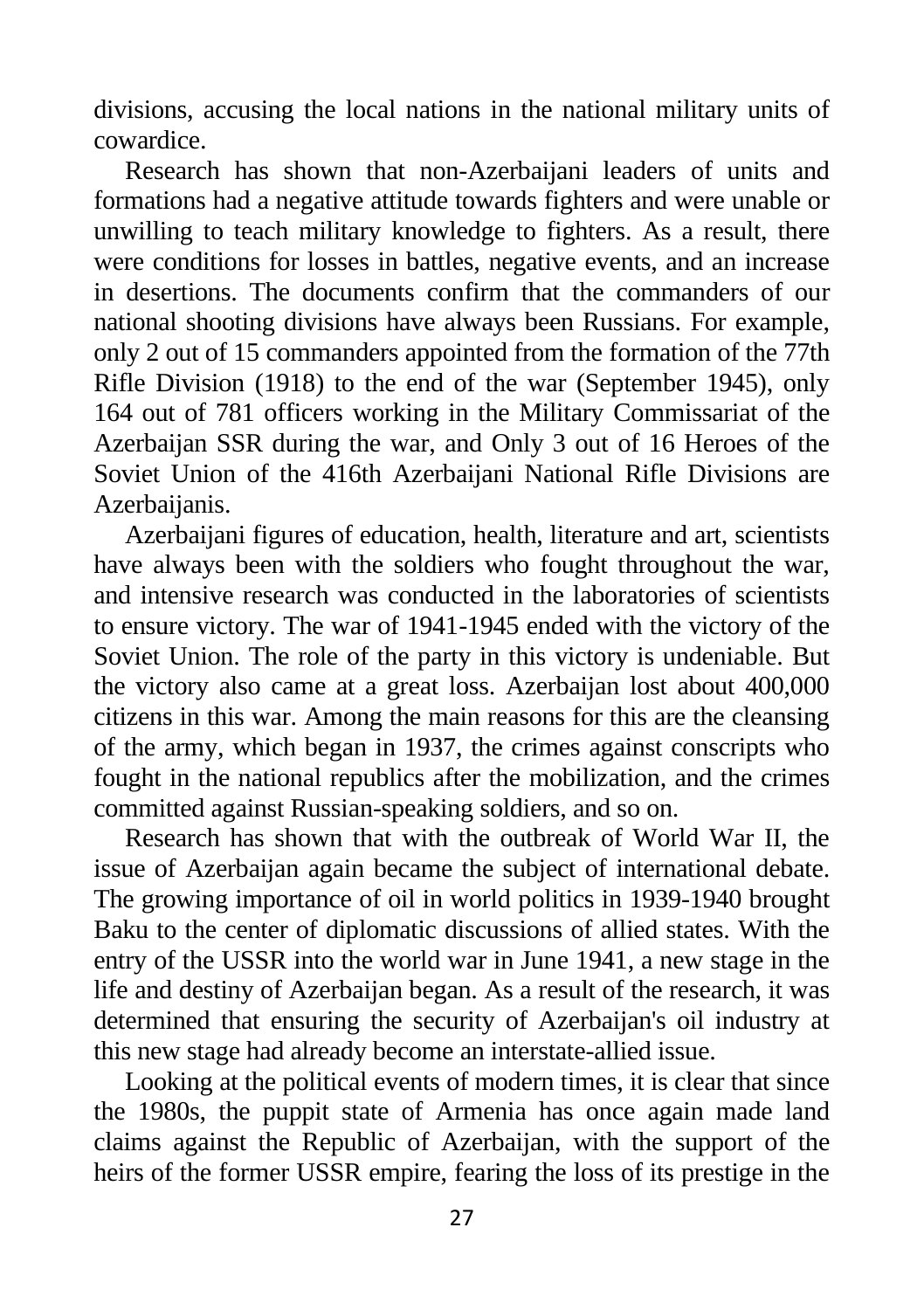Caucasus, the occupation of more than 20 percent of our lands under the guise of "self-determination of Nagorno-Karabakh" and forcing more than a million of our compatriots to live as refugees and displaced persons.

The Azerbaijani people are also dissatisfied with the activities of the neighboring Russian Federation in resolving the Armenian-Azerbaijani Nagorno-Karabakh conflict, which has lasted for more than 30 years. Based on the activities of the Russian Federation as a co-chair of the Minsk Group, we can say that the Russian ruling circles are the creators of the conflict and still do not want to influence the settlement. The ruling circles of the Russian Federation, which once knew the Armenians who carried out fascist propaganda against the USSR and entered into an alliance with Nazi Germany for the defeat of the USSR, did not raise their voices when a statue of Garegin Njde, a fascist traitor, was erected in central Yerevan. The erection of a statue of Garegin Njdeh showed that racism and fascism are the state policy of Armenia.

Over the past 30 years, the people of Azerbaijan have shown their commitment to resolving the conflict peacefully within the framework of international law. Despite several UN resolutions against Armenia, Armenia, on the contrary, with the support of the United States, Russia and France, "conserved" the conflict. Despite the strengthening of Azerbaijan in all areas, the OSCE Minsk Group established to protect Christian Armenia, freeze the conflict and allow Azerbaijan to accept the status quo created by Armenia's policy of aggression, formed by the strength of Western and Russian diplomacy, for 28 years did not allow a military solution to the problem through "shuttle diplomacy". Even the 5 resolutions adopted by the UN Security Council and the General Assembly, as well as the resolutions and decisions adopted by the PACE and the OSCE itself, remained on paper. The underground and surface resources of Azerbaijan were plundered and Armenians from different parts of the world began to be resettled in Nagorno-Karabakh and its environs. Between 1988 and 1994, the Nagorno-Karabakh region of Azerbaijan and the seven occupied districts around the region were transformed from a prosperous land into a "gray zone" for 26 years. The Azerbaijani Army has shattered the "myth of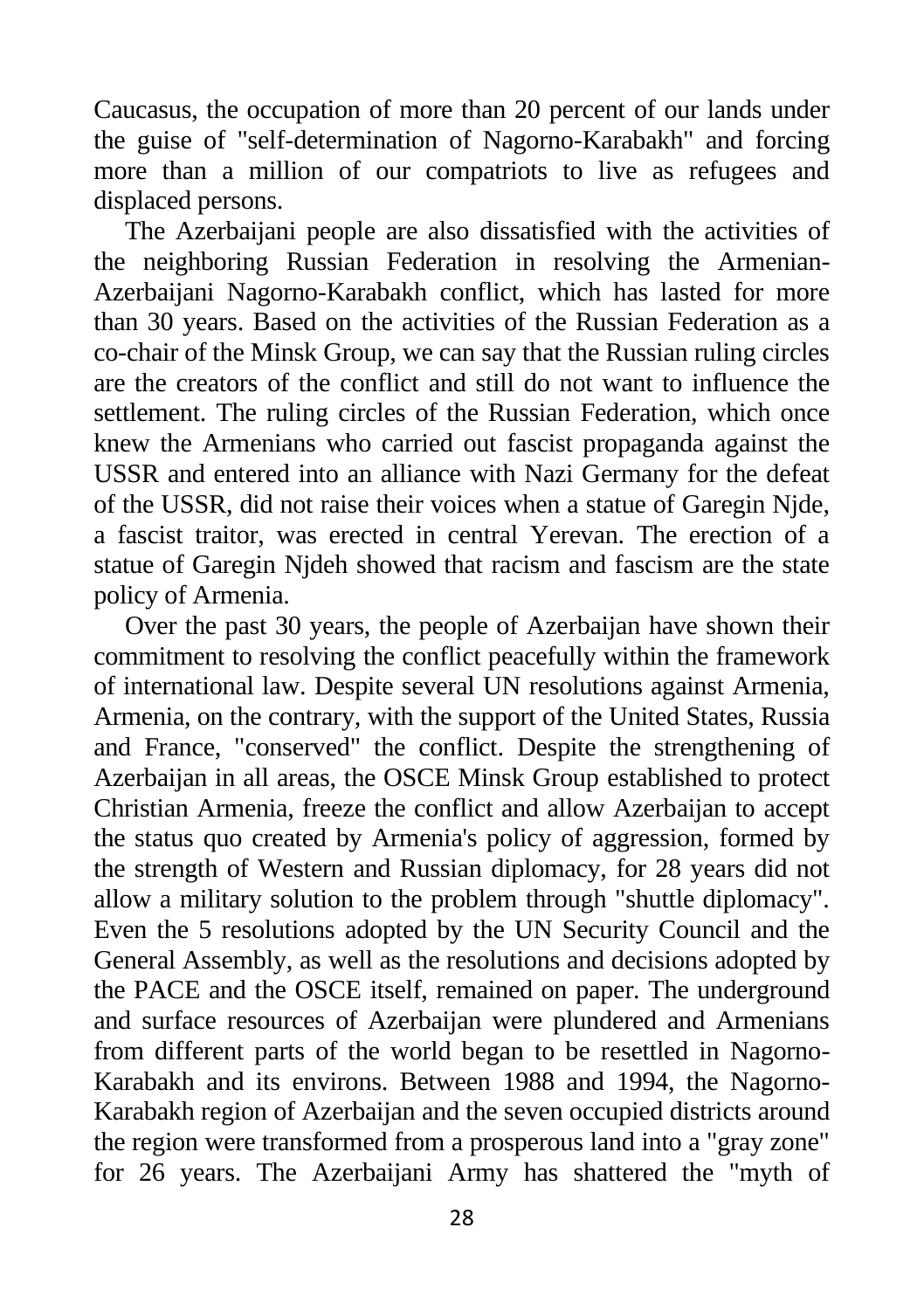invincibility" of the Armenian armed forces, liberating most of the occupied territories in just 44 days as a result of Armenia's 26-year war. The former Armenian leadership "learned a very serious lesson" from the fighting in April 2016. In other words, he understood what Azerbaijan would be able to do in the event of a war, but N. Pashinyan, a political novice who "easily" seized power with the support of Soros, decided not to settle the Nagorno-Karabakh conflict, but to perpetuate the status quo by occupying new territories. For this reason, the government of N. Pashinyan is the main initiator and cause of the Second Karabakh War.

In the 44-day Patriotic War, which began in September 2020 with counter-offensive operations and will live forever in the blood of our people, the Azerbaijani army under the leadership of President Ilham Aliyev destroyed the Kocharyan-Sarkisyan army. Fuzuli, Hadrut, Jabrayil, Zangilan, Gubadli, Shusha, more than 70 villages and more than 300 settlements were liberated from occupation.

After the war, Azerbaijan's priority returned to Karabakh. The construction of a new road from Tartar region to Sugovushan and from Toganali village of Goygol region to Kalbajar was started in October 2020 by the order of the President of Azerbaijan, who correctly assessed that the first step of the return started from the road. At the same time, the construction of a new highway from Fizuli to Shusha and the construction of 4 international airports in the liberated area began.

The liberation of Azerbaijani territories will also make a significant contribution to ensuring food security in our country. The revival of Karabakh's economy will, above all, open up vast opportunities for tourism in the region.

The Azerbaijani people, who played an important role in the victory over fascism during the Second World War, fought against Armenian fascism in the 77 years since the victory, liberated Karabakh from invaders in the late twentieth century, returned their lands from time to time and began to restore the map of Azerbaijan.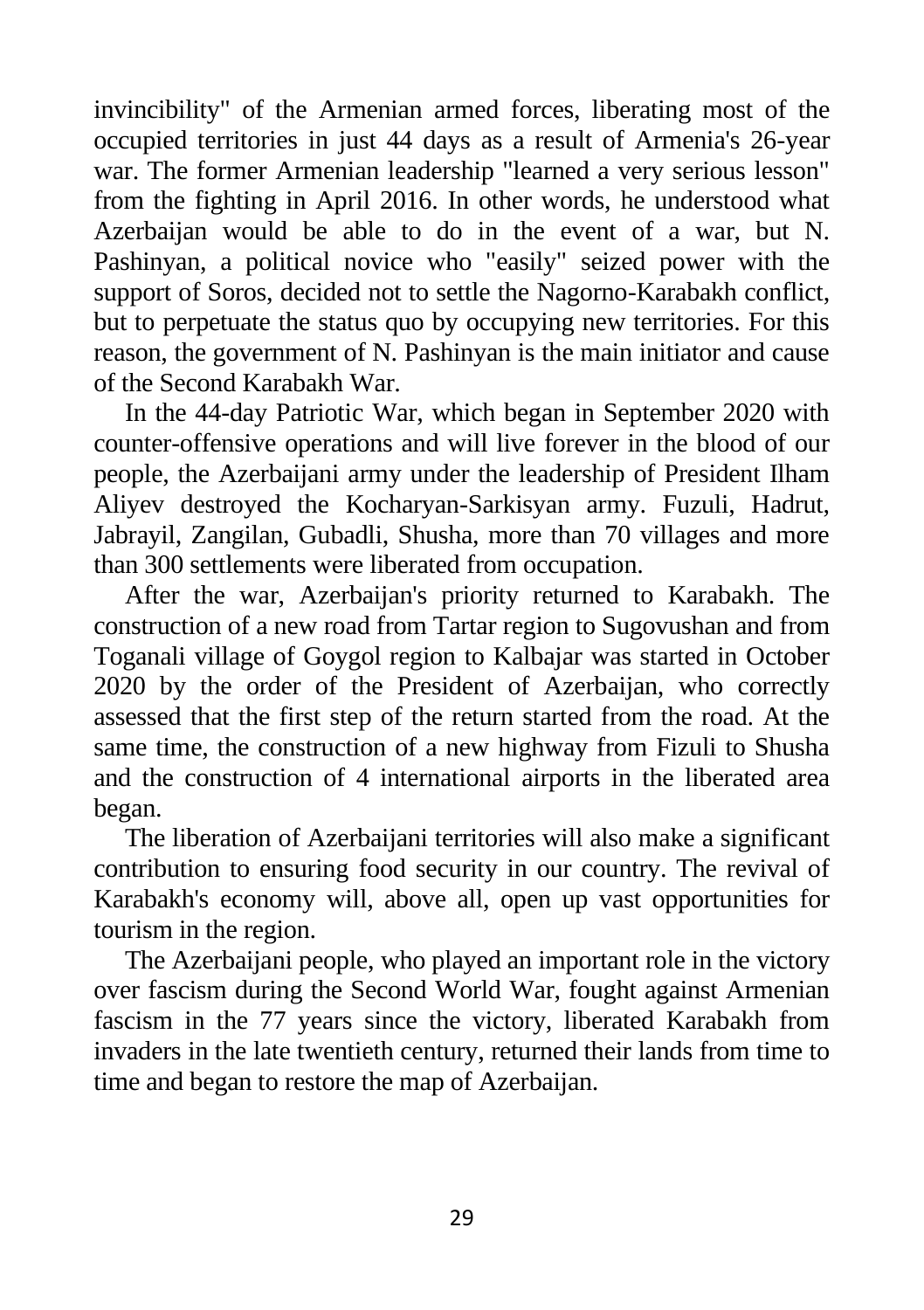**The main content of the dissertation is reflected in the published scientific articles of the author:**

1. Azerbaijani defenders of Sevastopol // - Baku: Pedagogical University News, Humanities series. - 2015, №2. - pp.148-150.

2. Azerbaijani women in the war years // Materials of the XIX Republican Scientific Conference of Doctoral Students and Young Researchers. Azerbaijan State Economic University. - Baku: - 7-8 April - 2015. - c.1, - p.323-325.

3. Sniper Balaoglan Abbasov's battle path in archival materials and documents // - Baku: News of Pedagogical University, Humanitarian, social and pedagogical-psychological sciences series, - 2016, №1. pp.130-135.

4. Azerbaijanis in the battles of Stalingrad // - Baku: History and its problems. Theoretical, scientific, methodical journal, - 2016, №1. pp.160-164.

5. Organization and combat path of the 402nd Azerbaijan National Rifle Division // - Baku: History and its problems. Theoretical, scientific, methodical journal, - 2016, №3. - pp.142-147 (co-author).

6. The way of battle of the 416th national division of Azerbaijan // - Baku: Baku University News, Humanities series, - 2016, №2. pp.160-167.

7. They defended Novorossiysk // - Baku: Scientific Works of the Institute of History of ANAS - 2016, - p.60, - p.115-122.

8. Considerations and provocations around the struggle for Baku oil and the possibility of the capture of Baku by the German occupiers // - Baku: Civilization. Scientific-theoretical journal, –2016, №3. – p.103- 112 (co-author).

9. Anti-Soviet mood and provocations in Azerbaijan (1941-1945) // - Baku: Civilization. Scientific-theoretical journal, - 2016, № 4. - p.69- 74 (co-author).

10. 223rd National Azerbaijan Division: organization, way of battle, personnel problems // - Baku: Tourism and hospitality research. International Journal, - 2016, - Issue 4, - c.5, - p.198-209.

11. The role of Azerbaijanis in the liberation of the peoples of the world from fascism during the Second World War // Materials of the IV International Scientific Conference of Young Researchers.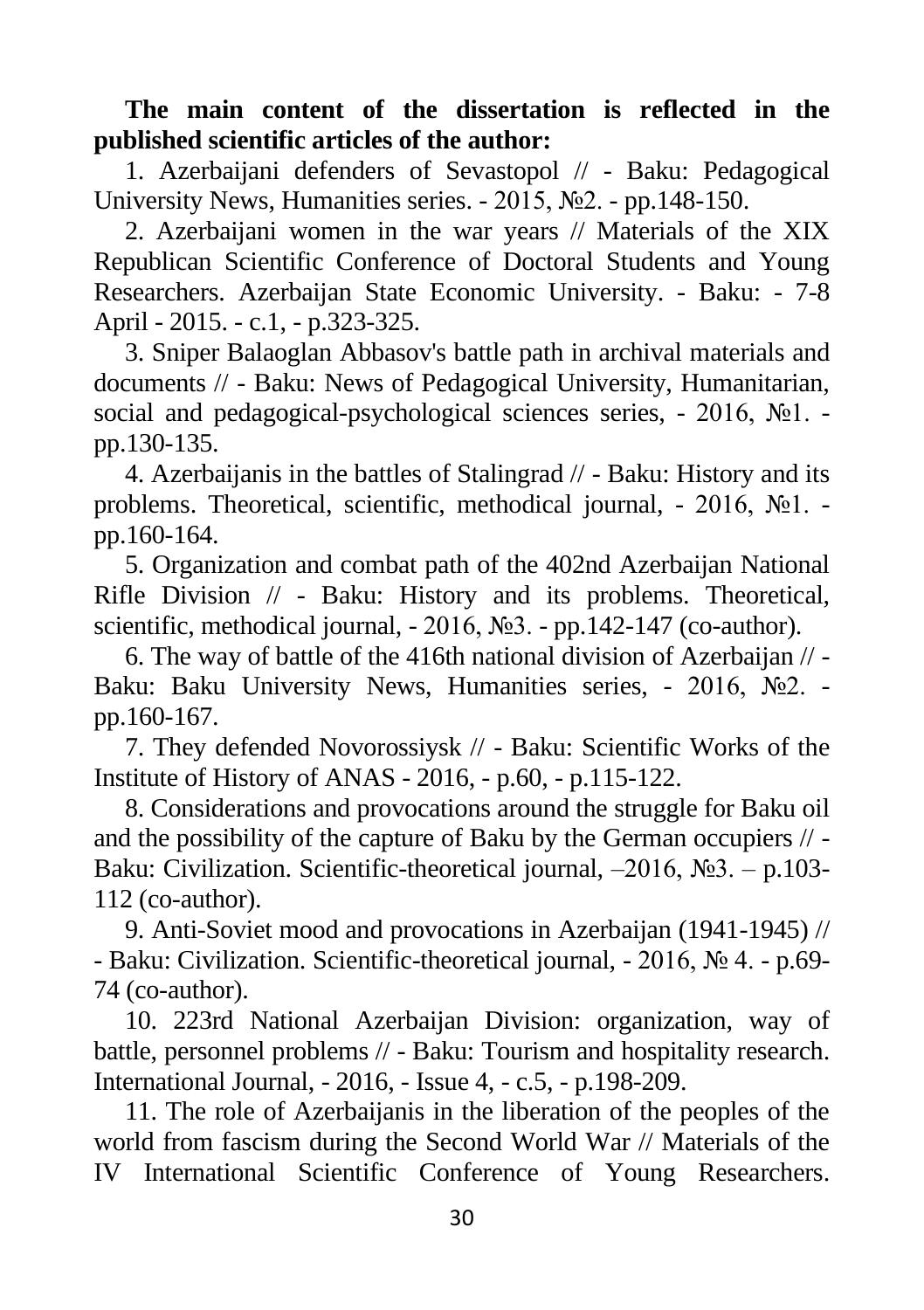Caucasus University. - Baku: - April 29-30, 2016, - Book 2, - pp.1674- 1675.

12. Baku oil in the war years (1941-1945) // Materials of the XX Republican Scientific Conference of Doctoral Students and Young Researchers. Azerbaijan State University of Oil and Industry. Baku: - 24-25 May 2016, - c.1. - pp.483-485.

13. Socio-political, economic and social life in the Azerbaijan SSR on the eve of the Second World War // - Baku: Civilization. Scientifictheoretical journal,  $-2017$ ,  $\mathcal{N}$  2.  $-$  pp.173-180 (co-author).

14. Azerbaijan National Divisions: organization, combat path, interdivisional national relations, personnel problems//-Tbilisi:-Caucasus and the World. International Scientific Journal, - 2017, No. 22. – pp.128-132.

15. Attempts of Armenians to distort the history of Azerbaijan during the Second World War // - Baku: Geostrategy. Monthly sociopolitical, popular science magazine. - January-February - 2019, № 1 (49). - pp.14-17 (co-author).

16. The role of Baku oil in the victory over fascist Germany and the attitude of the USSR leadership towards Azerbaijan with a double standard (1941–1945) Vernadsky. Series: Historical sciences. - 2019, Volume 30 (69) No. 3 p. - 127-132.

17. The theme of war in literature and art (based on the materials of the Azerbaijan CCP) (1941-1945) // - Dnipro, Ukraine: "Proceedings of the Second International Scientific Conference Education and Science in a Changing World: Problems and Prospects for Development" - March 27-28 2020, Part II, - c.163-166.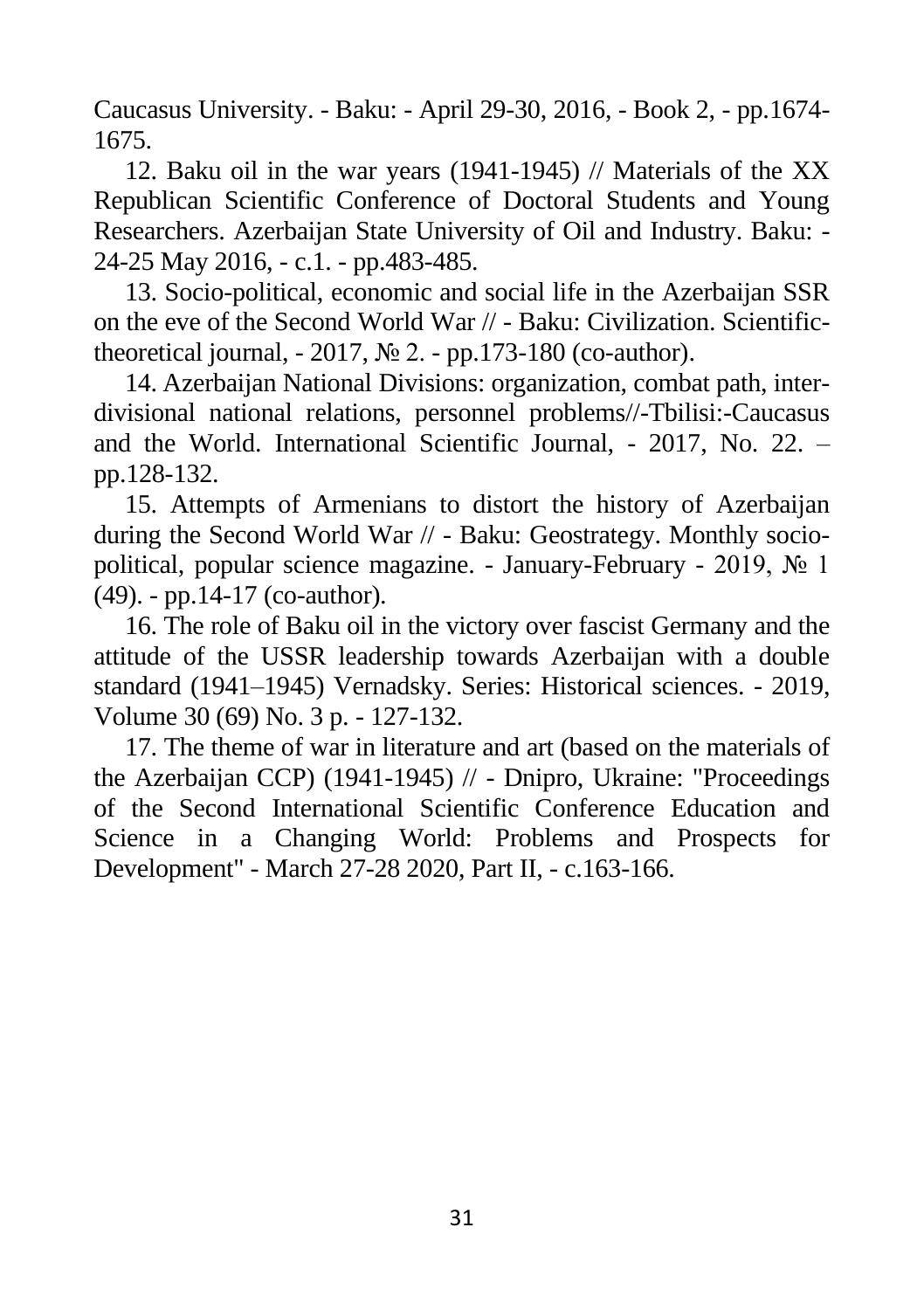The defense will be held on 30 June 2022 at 14:00 at the meeting of the Dissertation council ED 2.20 of Supreme Attestation Comission under the President of Republic of Azerbaijan operating at the Faculty of History of Baku State University.

Address: Az-1148, Baku city, Yasamal district, Zahid Khalilov str., 23.

Dissertation is accessible at the Scientific Library of Baku State University.

Electronic versions of dissertation and its abstract are available on the official website of the Baku State University.

Abstract was sent to the required addresses on 27 may 2022.